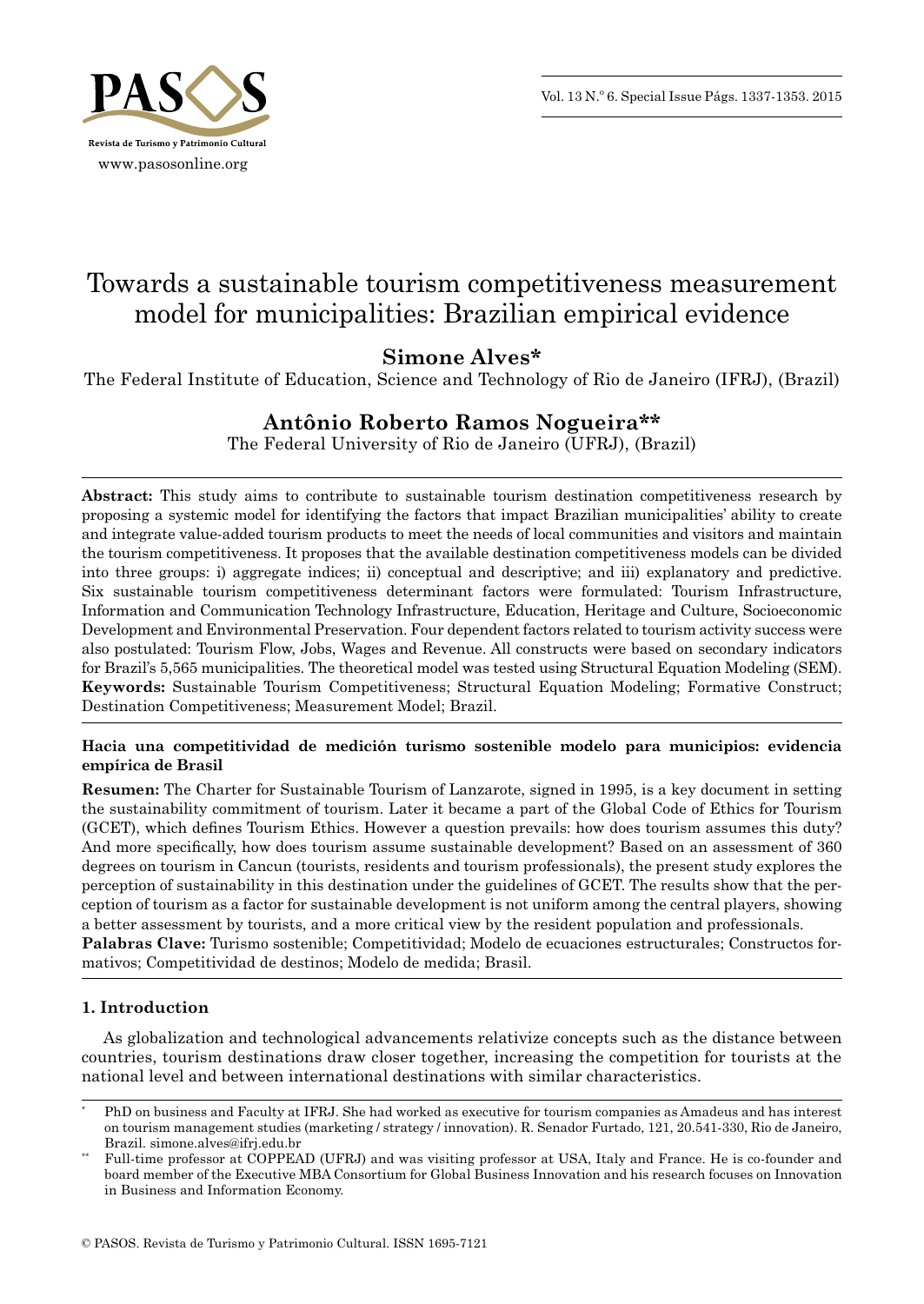This phenomenon is associated with another trend noted during the last 60 years in the tourism and travel sector: international tourism flow deconcentration and the subsequent inclusion of new destinations in tourism routes. This outlook has also intensified tourism destinations' efforts to sustain their competitiveness.

In 1950, the top fifteen receiving countries (located at Europe, United States, Canada and Mexico) concentrated 97% of the international tourist arrivals. In 2008, 45% of all international arrivals occurred outside of those countries.

Despite the potential positive impact of tourism on local economies, the negative impact has also been discussed in the literature, including the adverse effects of tourism activity development on destinations and their populations (OMT, 2003; Steck, 1999).

Tourism activity has repercussions for local economies, though the intensity of these effects depends on the local economy's degree of dynamism and diversification.

The tourism sector can bring both benefits and trouble to a community's residents, whether or not they are involved in tourism activities. Those with the closest contact with such activities suffer the greatest impacts arising from it, whether negative or positive (Gollub, Hosier, and Woo, 2002; Slob and Wilde, 2006).

Therefore, competitiveness and growth are fundamental issues when discussing the role of tourism as an economic development instrument (Fernández and Rivero, 2010).

#### *Tourism Destination Competitiveness and Sustainability*

However, as noted by Fernández and Rivero (2010), although a large body of literature about tourism destination competitiveness has been produced - including measurement model applied to it -, primarily between 2000 and 2010, it is a topic that still offers a wide range of research opportunities.

Regarding tourism sustainability the literature is quite restricted. However there is a consensus in the literature that one of the greatest obstacles to tourism sustainability studies is the difficulty in measuring it due to the lack of globally accepted indicators. Additionally, the difficulties created by the multivariate nature of sustainability and competitiveness are compounded by the inherent difficulty in aggregating the required amount of information of both (Fernandez and Rivero, 2009:278).

Tourism destinations are composed of known tourism products, which in turn are structured by tourist resources or attractions found at the destination (Valls, 2006).

Therefore, although the conflict between growth (especially economical) and sustainability (or the controversial concept of sustainable development) is not exclusive to the tourism, finding a solution is an urgent matter for this sector. Resources and attractions, especially natural resources but also those related to the cultural heritage of the destination, can be deeply impacted by poorly -planned tourism development that can permanently damage the destination's image, jeopardizing its future as a tourist destination or even as a place to live.

Nevertheless, as recognized by the World Tourism Organization (WTO), progress towards sustainable tourism has been slow and disappointing. Though monitoring models for tourism sustainability have lately been adopted, there is no indicator that such systems are being effectively developed (Fernandez and Rivero, 2009).

This study seeks to contribute to fill this gap by determining which factors have a greater influence on the called Sustainable Competitiveness of tourism destinations and how these factors are related to each other and to the success of a destination's tourism activities.

## **2. Literature Review**

The conflict between growth and sustainability is not uniformly reflected even in the general competitiveness models that take explicitly into account the sustainable aspect of tourism development.

Most tourism destination models use isolated or simultaneous inclusion of environmental, cultural and social indicators to develop a specific construct of sustainability measurement. Unsurprisingly, however, few of the models employ the second approach because it introduces greater complexity into the model (Fernandez and Rivero, 2009).

An inherent challenge in any tourism destination competitiveness measurement model is defining the unit of analysis (Crouch and Ritchie, 1999). There are two approaches to this problem: either the tourism destination itself or the tourism companies that operate at the destination can be treated as the unit of analysis (Claver -Cortés, Molina -Azorín, and Pereira -Moliner, 2007). If the destination is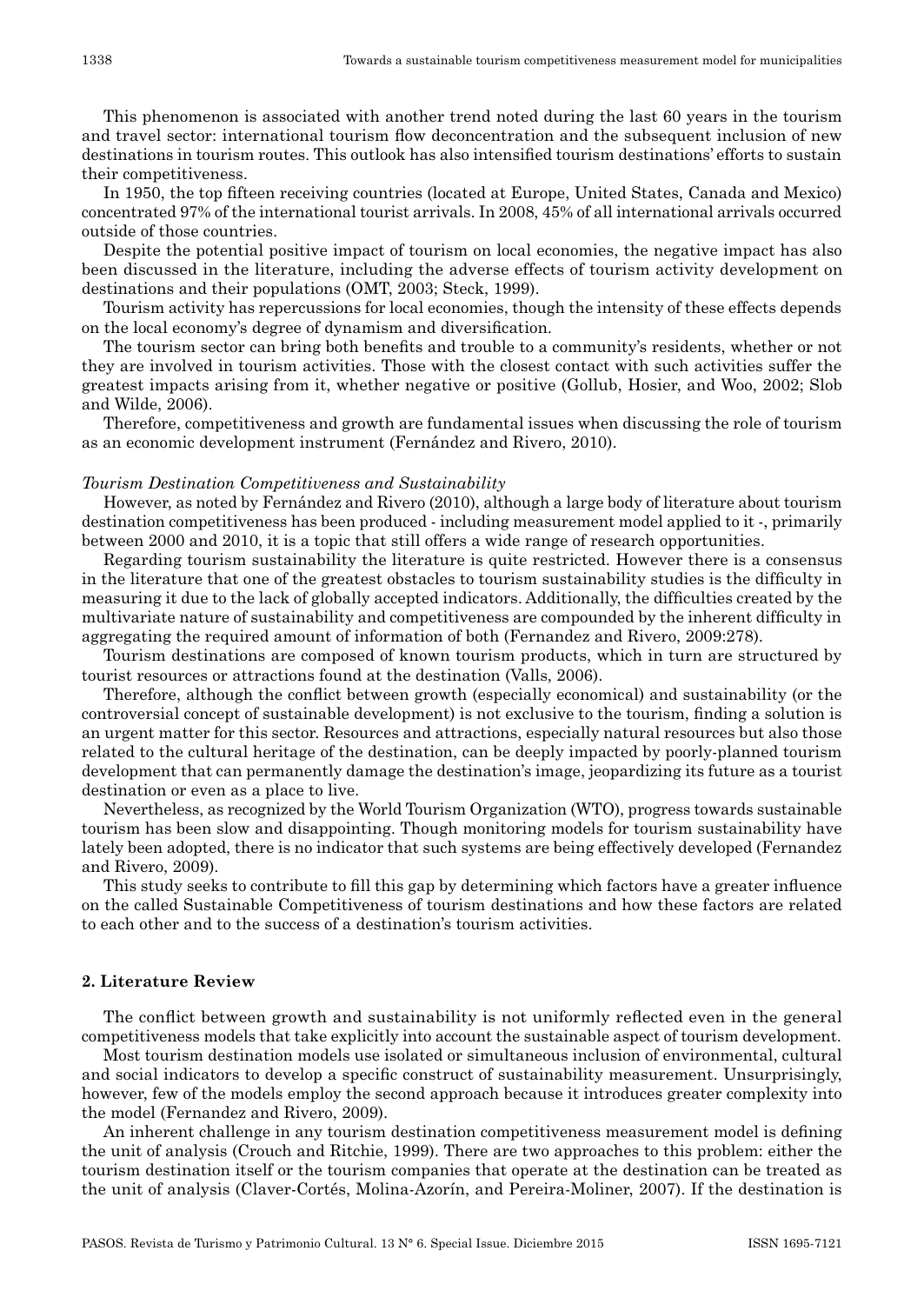chosen as the unit of analysis, the challenge of delimiting it remains. The destination can be related to any territorial unit with the responsibility or administrative capability to develop it. Therefore, a destination can comprise one or more countries; one or many regions, states or sub -regions; a group of municipalities; or a municipality, place or community (Valls, 2006).

Studies dedicated to tourism destination competitiveness represent a significant portion of recent tourism research (Kozak and Rimmington, 1999) and have increased since the early 1990s (Crouch, 2006, 2007b) when the concept became central to tourism public policies (Vanhove, 2006).

Although there is consensus regarding the relative and multidimensional character of global competitiveness and consequently of tourism competitiveness, most studies on the topic seek to define a construct that will make this concept operational (Miki, Gândara, and Medina -Muñoz, 2011).

The evolution and enhancement of research on this topic have shown steady progress. However, there is as yet no consolidated theory about tourism destination competitiveness (Croes, 2010; Mazanec and Ring, 2011).

It is proposed that tourism competitiveness models can be divided into three groups according to the approach and methodology used. Such a subdivision highlights the evolution of research over time and reflects the enhancement of theoretical discussions on the topic since the 1990s.

#### *Conceptual and descriptive models*

This group includes studies developed between 1995 and 2004. These studies seek to develop theoretical, conceptual and descriptive models for the factors that influence tourism destination competitiveness and are the theoretical basis for the most recent models.

Although they suggest possible variables that could be associated with such factors, the authors of the studies in this group do not indicate which variables are the most adequate and are not concerned with distinguishing independent from dependent variables in tourism destination performance.

This group includes the classic tourism models, and these studies are therefore the most mentioned in the literature. Most of the models were developed by two research groups: Crouch and Ritchie (1995, 1999, 2005; Ritchie and Crouch, 2000, 2003) and Dwyer, Kim and their collaborators (Dwyer and Kim, 2003; Dwyer, Livaic, and Mellor, 2003; Dwyer, Mellor, Livaic, Edwards, and Kim, 2004; Kim and Dwyer, 2003).

These models rely heavily on those used to classic modeling for competitive advantage creation, which were originally developed by Porter (1990) and adapted to the context of tourism competitiveness by Bordas (1994a, 1994b).

#### *Aggregate index models*

This category includes empirical models developed since the 2000s. These models attempt to establish a global tourism competitiveness index based on the studies included in the previous group.

Most of these studies conduct comparative evaluations of various countries' tourism sectors using independent variables collected from secondary national data. They then classify economies using a general ranking suggested to be used as a tourism benchmark tool.

The majority of the research in this group consists of studies conducted by large consulting companies on behalf of professional associations or public administration representatives, such as the World Travel and Tourism Council (WTTC); the World Economic Forum (WEF) and the Getúlio Vargas Foundation (FGV) - which conducts research for the Ministry of Tourism in Brazil.

The WTTC model (Gooroochurn and Sugiyarto, 2005; Miller, 2007) is also called the Competitiveness Monitor and was published in three editions between 2001 and 2004 in partnership with the Tourism Research Center of Nottingham University, United Kingdom (Trisnawati, Wiyadi, and Priyono, 2008).

This model was used as the methodological foundation for the WEF model, which was developed based on the Global Competitiveness Report, annually published by the WEF since 1979. These efforts generated the Tourism Competitiveness Reports, which began to be published in 2007 (Blanke and Chiesa, 2007, 2008, 2009, 2011, 2013; WEF, 2015).

These two models have been influential in tourism research, and several researchers have used their data to develop studies that criticize (Crouch, 2007a) or suggest extensions to the WEF methodology, in particular by conducting exploratory multivariate analysis of the data (Alves and Ferreira, 2009; Alves and Nogueira, 2011; Fernández and Rivero, 2010; Gooroochurn and Sugiyarto, 2005; Kayar and Kozak, 2010; Mazanec and Ring, 2011; Mazanec, Wöber, and Zins, 2007).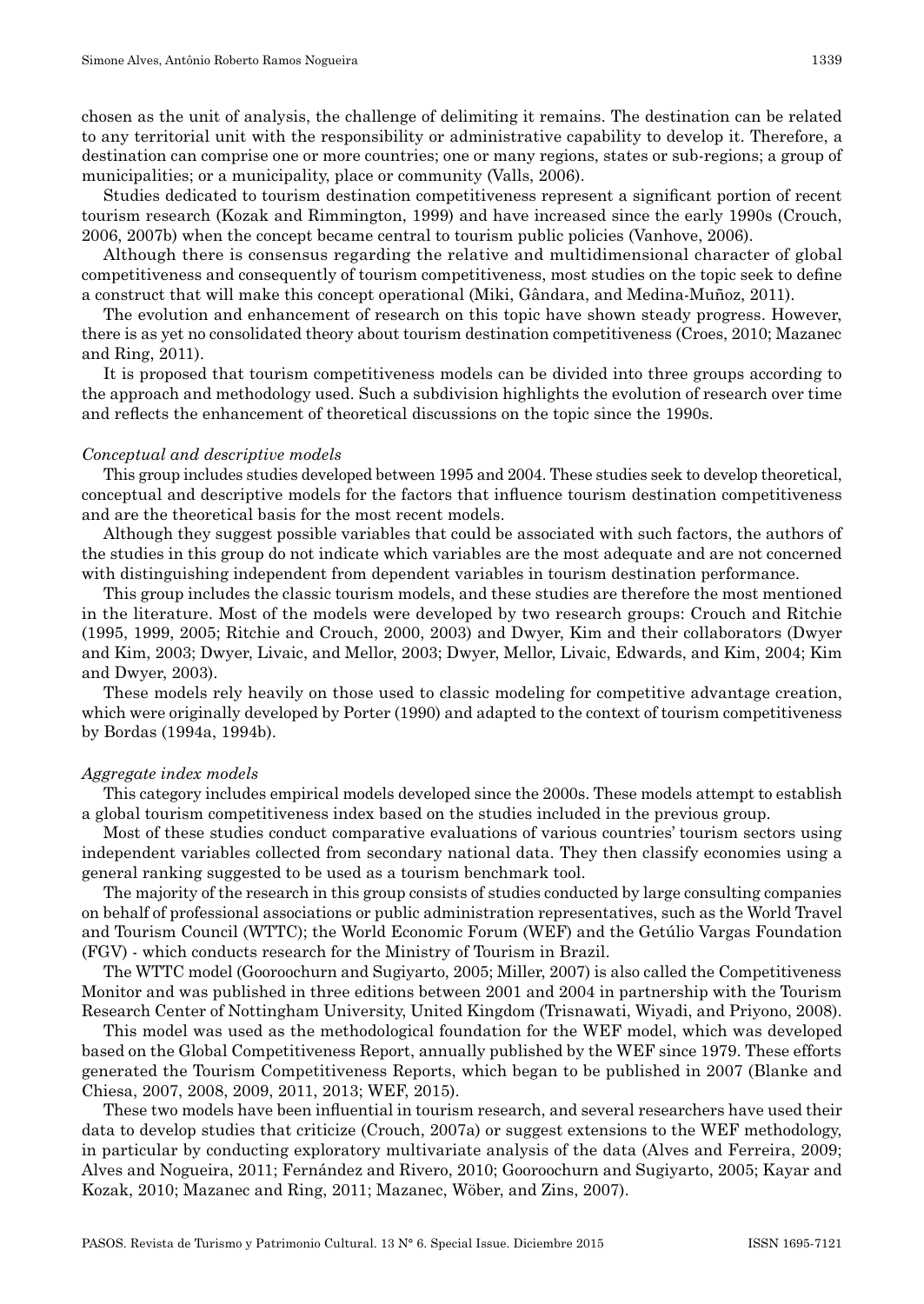The model adopted by the Brazilian Ministry of Tourism is also based on the resource -based view (RBV) theory and was developed by researchers from the FGV (Barbosa, 2008b; Barbosa, Oliveira, and Rezende, 2010). It has been published in six editions (Barbosa, 2008a, 2009, 2010, 2012, 2013, 2014). It is used to perform comparative analyses of 65 Brazilian municipalities chosen to become world -class tourist destinations and to promote tourism development regionally (called inducer destinations).

#### *Explanatory and predictive models*

This group comprises the most recent studies developed since the late 2000s and represents the current state of the field.

The research in this category includes more robust explanatory models that identify not only the factors that influence tourism destination competitiveness but also the independent variables associated with them and the dependent variables that explain the results observed in their tourism activity performance. Moreover, these models estimate the relative weights for these variables and factors using empirical studies and second -generation multivariate data analysis methods.

This group includes the studies mentioned previously that propose extensions to the WTTC and WEF models (Gooroochurn and Sugiyarto, 2005; Mazanec and Ring, 2011; Mazanec et al 2007), to which the latest models developed by Assaker, Vinzi, and O'Connor (2011) and by Wu, Lan and Lee (2012) may be added. The model proposed in this study also belongs to this group.

In addition to the models classified in these three groups, a variety of empirical studies about the topic have been developed since the late 1990s. However, none of these have resulted in actual measurement models and are therefore not included in this review.

In general, more complex quantitative models which use multivariate data analysis, specifically those that include dependent variables as tourism competitiveness and causality measures, have only been developed since 2007. However, they continue to represent only a fraction of the studies on this topic and are part of a nascent knowledge field.



## **Figure 1: National and international tourist arrivals in Brazil (millions). Source: INFRAERO.**

#### *The tourism sector in Brazil*

Tourism market growth has been particularly rapid in emerging and developing economies. The share in international tourist arrivals received by these countries has steadily risen, from 31% in 1990 to 47% in 2010 (WTO, 2011b:2). Projections made by the World Tourism Organization (2011a) indicate that tourism will continue to grow across the globe at a rate of 4.4% per year in emerging economies and 2.2% in advanced economies until 2030.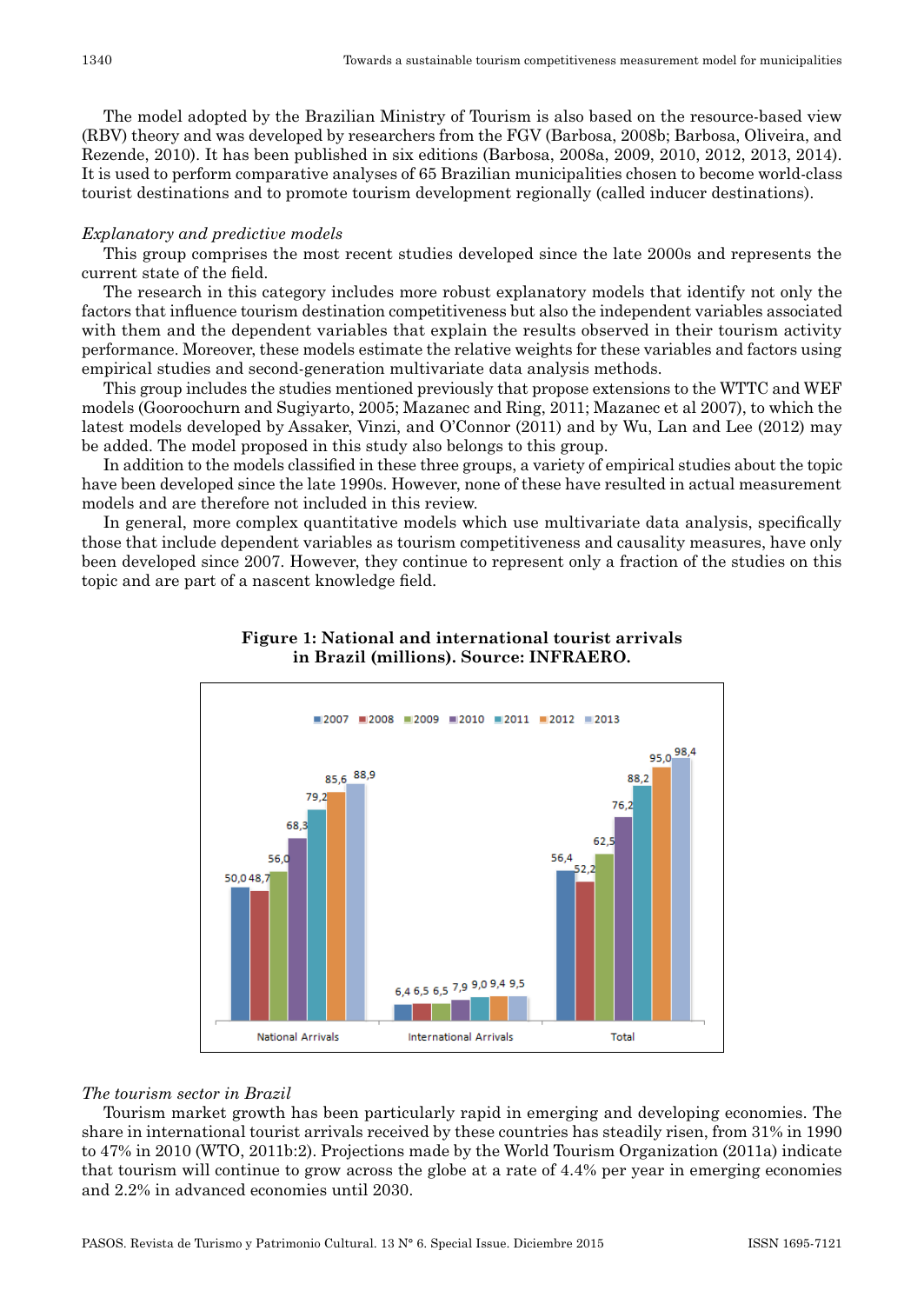tourism will contribute BRL 250.2 billion to the economy.

In Brazil, although tourism's total contribution to the economy has seen modest growth in the last ten years. According to the WTTC (WTTC and Oxford Economics, 2014), the direct contribution of tourism to the Brazilian economy reached 3.5% of the Gross Domestic Product (GDP) in 2013; Brazil was therefore ranked sixth of the 184 countries analyzed. The WTTC estimated a growth of 3.0% in the Brazilian tourism sector in 2014 and a growth of 3.9% per year until 2024, when it estimates that

Domestic tourism in Brazil has increased steadily in recent years, as demonstrated by the arrivals statistics between 2007 and 2013 (Figure 1). This tourist activity has compensated for some of the revenue lost from the decreased international tourism flow, a result of the global financial downturn.

A prominent characteristic of domestic tourism in Brazil is intra -regional travel. The Brazilian destinations with the largest population contingents are also, in most cases, the country's top generating and receiving destinations for domestic tourist flow (Andrade, 2007).

Therefore, the regions of the country with greater economic development have become both the target and source of domestic travelers (Andrade, 2007). Southeastern Brazil attracts the highest number of tourists (40.8% outbound, 36.5% inbound) and boasts the country's most -visited destinations and the primary center for tourist generation (43.8% of the total) for domestic tourism (FIPE and EMBRATUR, 2012).

#### *Study Methods*

The purpose of this study is to develop a quantitative model for identifying the factors that influence sustainable tourism destination competitiveness and estimating their effects on this construct in Brazilian domestic tourism, using municipalities as the unit of analysis.

A systemic approach to the tourism sector and the concept of sustainable tourism competitiveness are adopted as the central constructs of this model. This approach is suggested by Capra (1996), who argues that from a systemic perspective the only feasible solutions are the "sustainable" ones.

For this purpose, the concept of Global Sustainable Competitiveness proposed by the WEF (Bilbao- -Osorio et al 2012; Blanke et al 2011), Tourism Destination Competitiveness construct defined by Hassan (2000) and the idea of Sustainable Society described by Brown (1981, cited in Capra, 1996) are combined and adapted for the tourism activity.

Thus, the Sustainable Tourism Competitiveness is defined on the present study as a destination's ability to create and integrate value -added tourism goods that satisfy the needs of its community and visitors, maintaining its competitive position in the tourism market without diminishing future generations' prospects.

Municipalities are the lowest tier of autonomous units in Brazil's political -administrative organization. Thus, the scope of this research covers the 5,565 municipalities found in the country in 2010 (IBGE, 2011).

Not all Brazilian municipalities have a "tourism vocation" – in other words, tourism attractions that make tourism activities relevant to the local economy. Therefore, "tourism municipalities" represent the target population of this research. Delimiting this municipality subgroup is one of the challenges of this research.

So, in this study the municipalities that did not present a null value in the formal tourism labor market statistics were included in the Tourism Characteristic Activities (TCA) group. More specifically, it were included those economic activities that essentially serve visitors and compose the "TCA core", as defined by Coelho (2011) which also appointed that Brazilian tourism market is restricted to two types of economic activities: tourist accommodations (Hotels and similar) and travel agencies.

This methodological approach resulted in a subpopulation of 1,007 municipalities (19.9% of the total), including 27 Brazilian state capitals in which there is at least one company and one employee with a formal job contract related to these two economic activities.

This study uses two types of secondary sources for data collection at the municipal level in Brazil: statistical and administrative records.

To avoid bias in the statistical analysis results because of differences in municipality size, all size- -sensitive variables were expressed using relative units (per capita or percentage of the total residences).

The data collected for the 1,007 municipalities were treated and analyzed in two steps using techniques and softwares applied for univariate and multivariate data analyses.

The first step of the empirical data analysis comprised descriptive statistical measurements and exploratory data analysis performed using  $SPSS^*$  v.15 software (SPSS Inc., 2006).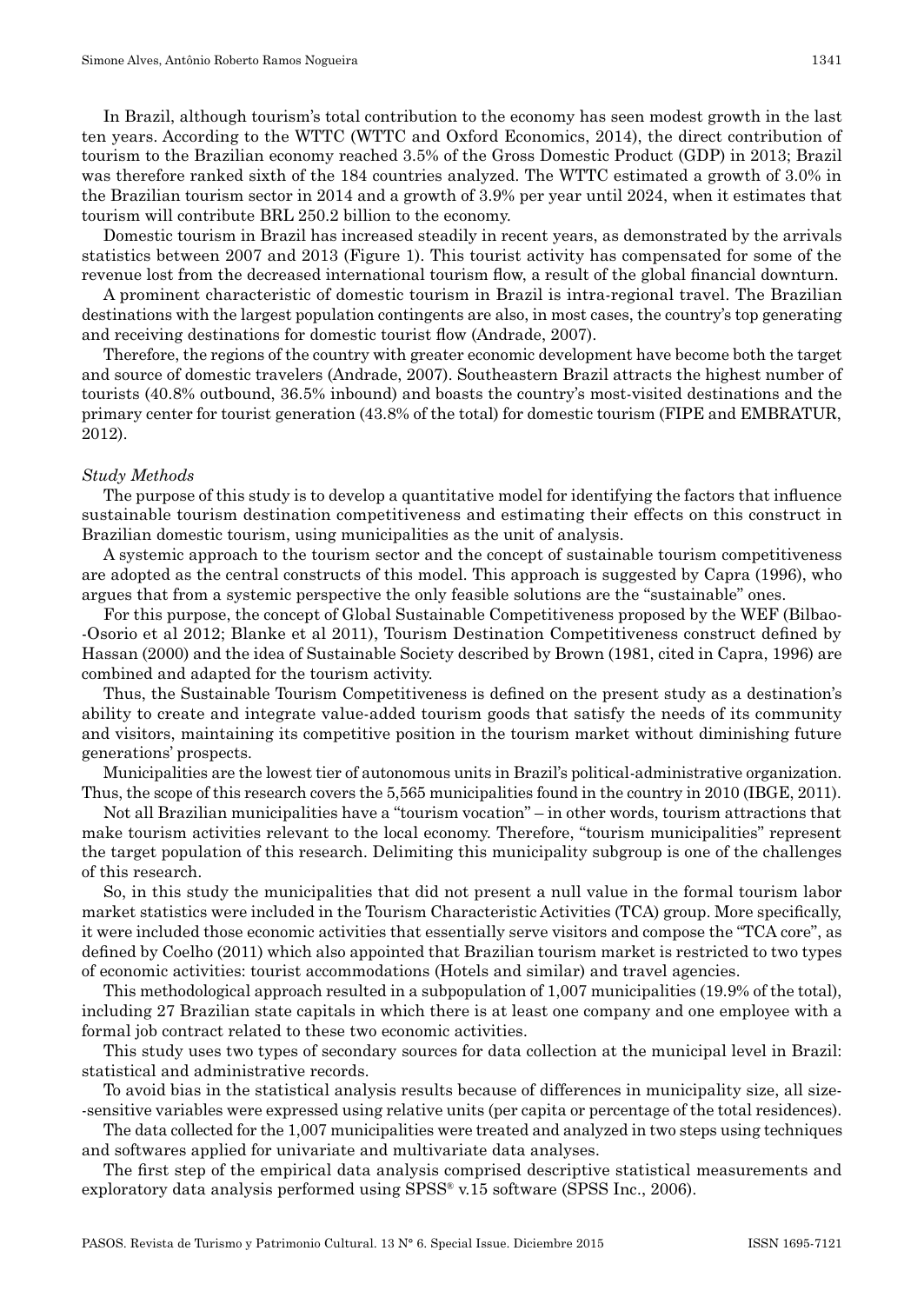The second step was dedicated to the empirical analysis of the proposed theoretical model. Structural Equation Modeling (SEM) using the Partial Least Squares (PLS) or, more precisely, Partial Least Squares Path Modeling (PLS -PM) estimation technique was performed using SmartPLS® 2.0 software (Ringle, Wende, and Will, 2005).

## *Proposed model*

The indicators of measurement models are classified as formatives or reflexives based on the direction of causality between them and the proposed constructs. In most Structural Equation Modeling (SEM) literature, the constructs are treated as causes of the measurements. In other words, the measurements are understood to be reflexive because they represent manifestations of a latent variable or construct (Bollen and Lennox, 1991).

Traditionally, reflexive models have been more widely applied in social science studies (Joseph F. Hair, Black, Babin, and Anderson, 2009:737). However, the use of formative models is substantially increasing (Diamantopoulos, Riefler and Roth, 2008).

Although the exploratory data analysis (mainly through the observed variables associated with the constructs) can indicate which modeling approach is best (formative or reflexive), one of the few consensus in the literature is that the final decision should be guided by the nature of the construct under study (Jarvis, MacKenzie, and Podsakoff, 2003; Joseph F. Hair et al 2009).

In tourism destination competitiveness studies, the majority of existing predictive and explanatory models adopt the formative approach. Exceptions to this trend are the more recent models proposed by Wu, Lan, and Lee (2012) and by Assaker, Vinzi, and O'Connor (2011) which use reflexive constructs.

The present study adopts the current trend assuming a formative model to the measurement of the main construct sustainable tourism destination competitiveness. The proposed model assumes that the exogenous constructs (Tourism Infrastructure, Information and Communication Technology - ICT, Infrastructure, Education, Socioeconomic Development, Heritage and Culture and Environmental Preservation) associated with central construct (Sustainable Tourism Competitiveness) are formative. As well as that the endogenous constructs (tourism activity -related jobs and salaries at the destination and tourist flow into the destination) are reflexively measured.

Using a formative measurement model and SEM -based multivariate data analysis as the methodology, the collected data corresponding to the model variables were preliminarily examined to identify outliers, verify the impact of missing data, test data distribution normality assumption and the degree of multicolinearity between indicators.

The analysis of outliers (total of 37 cases) did not indicate that any of the cases should be eliminated. Regarding missing data, the complete case (or listwise) approach was adopted to handle the data, only computing values based on complete cases for the analyzed subpopulation.

The database of the 1,007 municipalities showed four data sets with a high volume of missing data from 21 measurement indicators. These data sets include: i) environmental sanitation; ii) age -school year dispersion; iii) municipal expenses per administrative function; and iv) formal jobs (total and average per worker salary for the considered group of tourism -related economic activities).

In the first three data sets (i, ii and iii), to avoid compromising the minimum size of the subpopulation required for SEM analysis, the solution was to eliminate the indicators from the model.

In the last data set (iv), the verified missing data are related to the average salary per worker. These missing values were caused by the lack of formal jobs available in several municipalities in the ten tourism -related economic activities analyzed. However, two of the indicators did not show missing data: Accommodations (hotel and similar) and Total Salary (calculated from the sum of the paid salary data and occupations). These were the only indicators retained in the measurement model for the proposed Salary construct (calculated as average value per worker).

The first diagnostic test for normality was the graphical and visual check of the histograms (as suggested by Joseph F. Hair et al 2009), comparing the observed data values distributions with the normal distribution (resource available in SPSS®). This test indicated that most variables did not present normal distribution. In fact, the nonnormality data distribution on tourism competitiveness destination measurement models is practically a constant, as well as the application of some data transformation procedure (Mazanec, Wöber, and Zins, 2007b; Assaker, Vinzi, and O'Connor, 2011b; Mazanec and Ring, 2011; Wu, Lan, and Lee, 2012).

Logarithmic transformation was applied for the variables that shown the most asymmetric and more severe deviation from normality. Statistical tests for normality (also a resource available in SPSS®) were then applied based on the skewness and kurtosis indices and their statistical values (Joseph F. Hair et al 2009).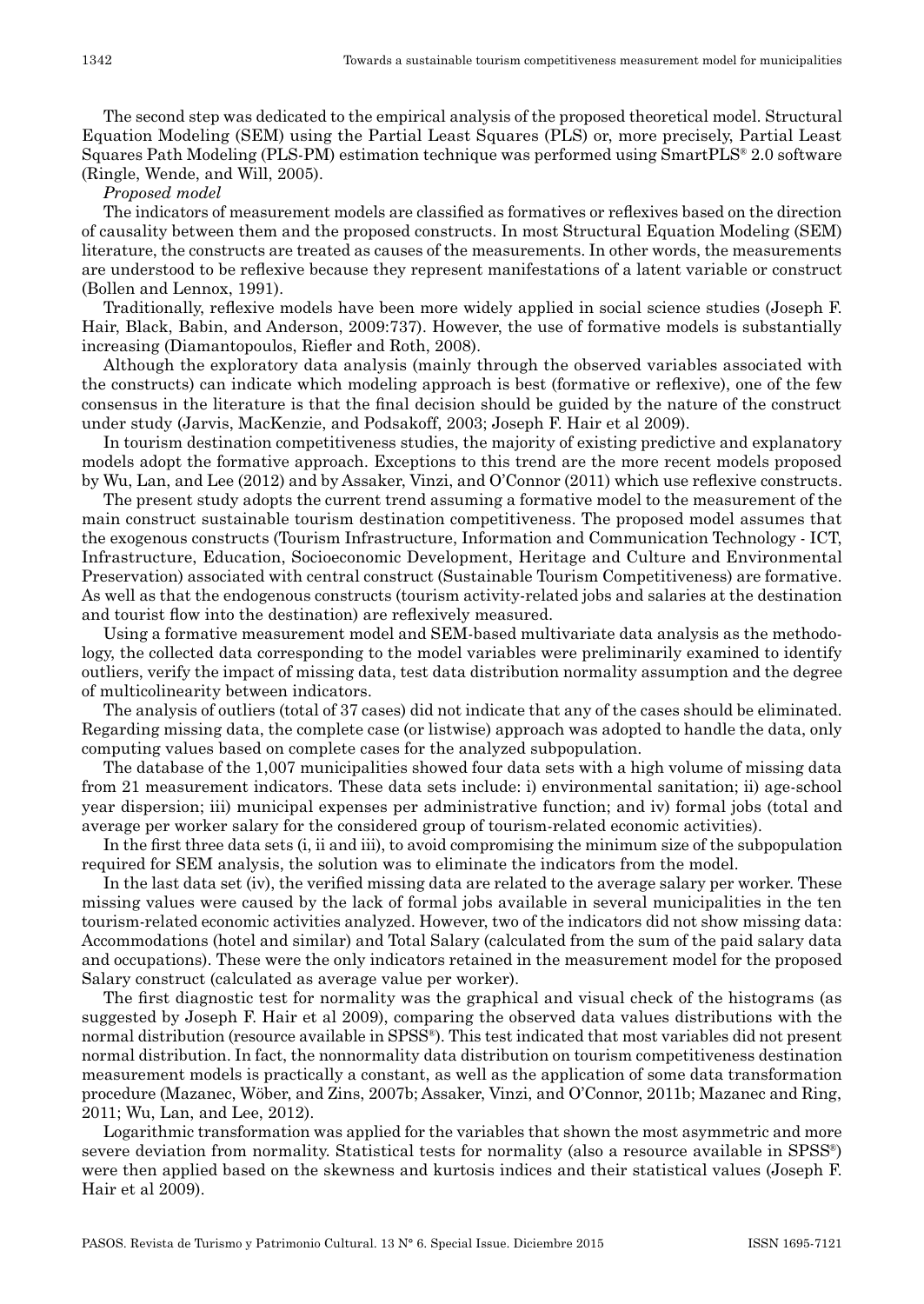The resulting model (Figure 2) consists of six exogenous constructs and three endogenous constructs associated with the central Sustainable Tourism Competitiveness construct (second -order) associated through nine formulated research hypotheses (named as H1, H2, …, H9). The corresponding 32 variables (secondary indicators - 23 independent/formatives and nine dependent/reflexives) are omitted in Figure 2.





#### *Results and discussion*

The proposed operational model for Sustainable Tourism Competitiveness measurement (Figure 2) was modeled by applying SmartPLS<sup>®</sup> software to the 2010 data of the corresponding variables for the 1,007 municipality subpopulation.

The resulting parameters were analyzed to determine their degree of statistical significance using the corresponding t -values obtained by applying a bootstrapping technique. The analysis considered 5,000 re -sampled cases and 1,007 cases, as suggested by (Joe F. Hair, Ringle, and Sarstedt, 2011:145) for formative models. This procedure is adopted in most of the empirical studies that estimate formative models using PLS -PM (Rigdon, Ringle, Sarstedt, and Gudergan, 2011).

First, the outer model was analyzed to determine which outer and weight loadings were significant (evaluated by the bootstrapping results) and the consistency of their relationships to the other constructs' indicators.

In a second step, the inner model was analyzed to test the estimated path coefficients and the model's predictive capacity from the estimated values for the coefficients of determination (R2 ).

The domestic air (flight) seats (Tourism Infrastructure construct), the population and housing densities (Environmental Conservation construct) variables had negative weight loadings unlike the other indicators and were excluded from the measurement model.

However, this exclusion was not enough to solve the convergence and significance problems of the Environmental Conservation construct, which - with only two remaining indicators - yielded an unlikely negative path coefficient. The adopted solution to this impasse was to incorporate those indicators to the Socioeconomic Development construct, then renamed only as Development to express its economic and environmental aspects.

All path coefficients estimated for the structural model were significant at the level of 99.9% ( $t >$ 3.29) except that corresponding to the Education construct (99%;  $t = 2.695$ ).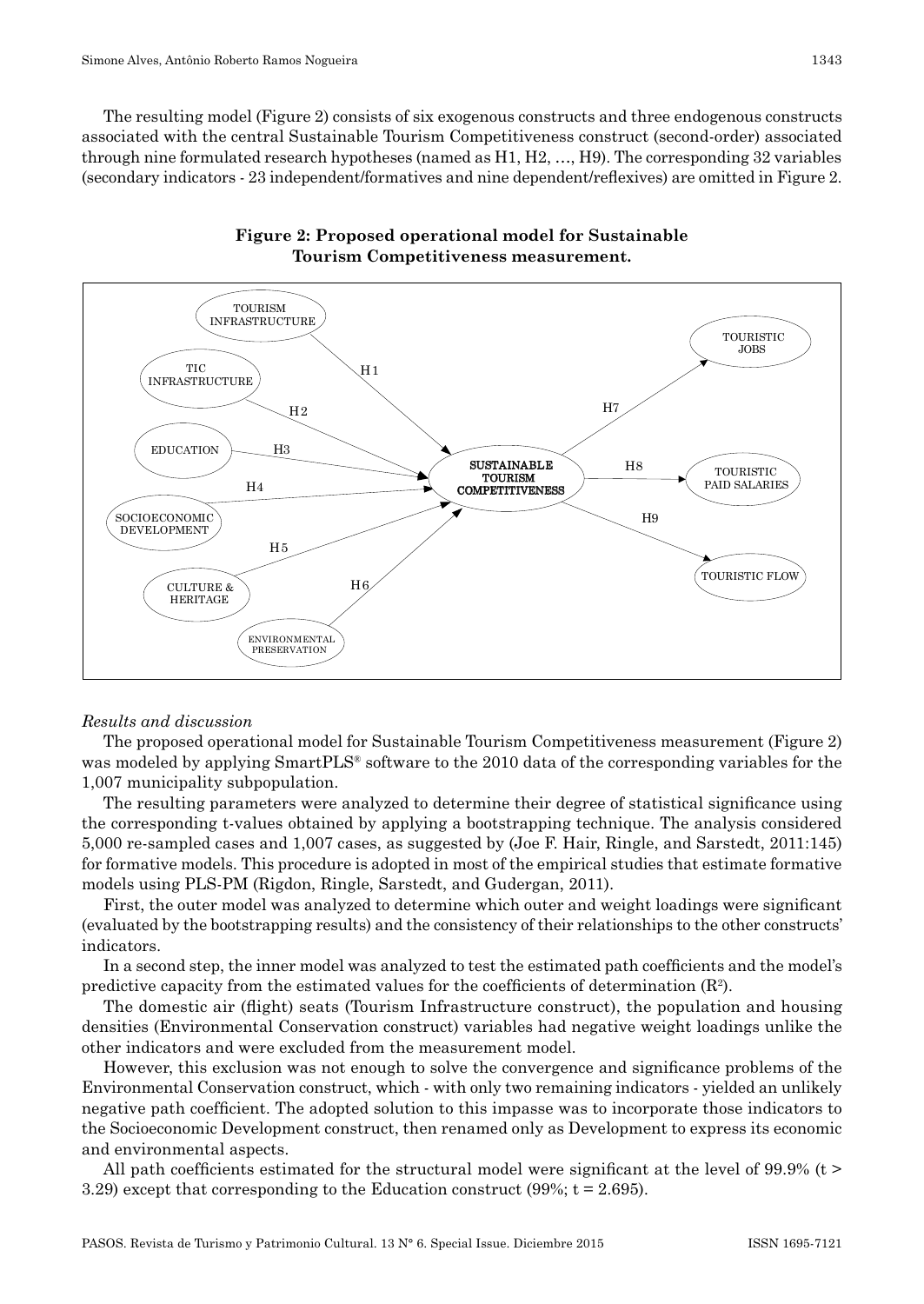Moreover, one of the endogenous constructs corresponding to the Average Salary for the formal tourism activities in the municipality yielded a relatively low  $\mathbb{R}^2$  value (0.262). This result prompted the rejection of Hypothesis  $H_0$  (Figure 2) and the respective construct was therefore eliminated from the model.

Therefore, the operational model (Figure 2) was re -specified through the unification of Jobs and Average Salary constructs and their respective indicators, which resulted in a new construct called (Tourism) Revenue, conceptually corresponding to the average worker's income in tourist activities considered in the model.

Regarding the statistical significance of the parameters obtained by SmartPLS® modeling, the results obtained with the re -specified model indicate that:

- 1) The vast majority of the model weight loadings were significant at the level of 99.99% (t > 3.29) and five of them at the level of  $99.9\%$  (t > 2.58);
- 2) Only one indicator associated with the Development construct (percentage of the population living in residences with electric power) was shown to be of little significance  $(90\%; t = 1.887)$  and had a low weight loading (0.053). This indicates that it was eligible to be excluded from the model (Joe F. Hair et al 2011).

The resulting final structural model shown in Figure 3 includes all significant variables (detailed at Table 1) and highlights the estimated corresponding values (without the bootstrapping procedure application) for the outer and weight loadings, path coefficients and determination coefficients  $(R^2)$ , as well as the final seven hypotheses (H<sub>1</sub>', H<sub>2</sub>', ..., H<sub>7</sub>') for the re-specified measurement and structural models.



**Figure 3: Re‑specified measurement and structural models for Sustainable Tourism Competitiveness.**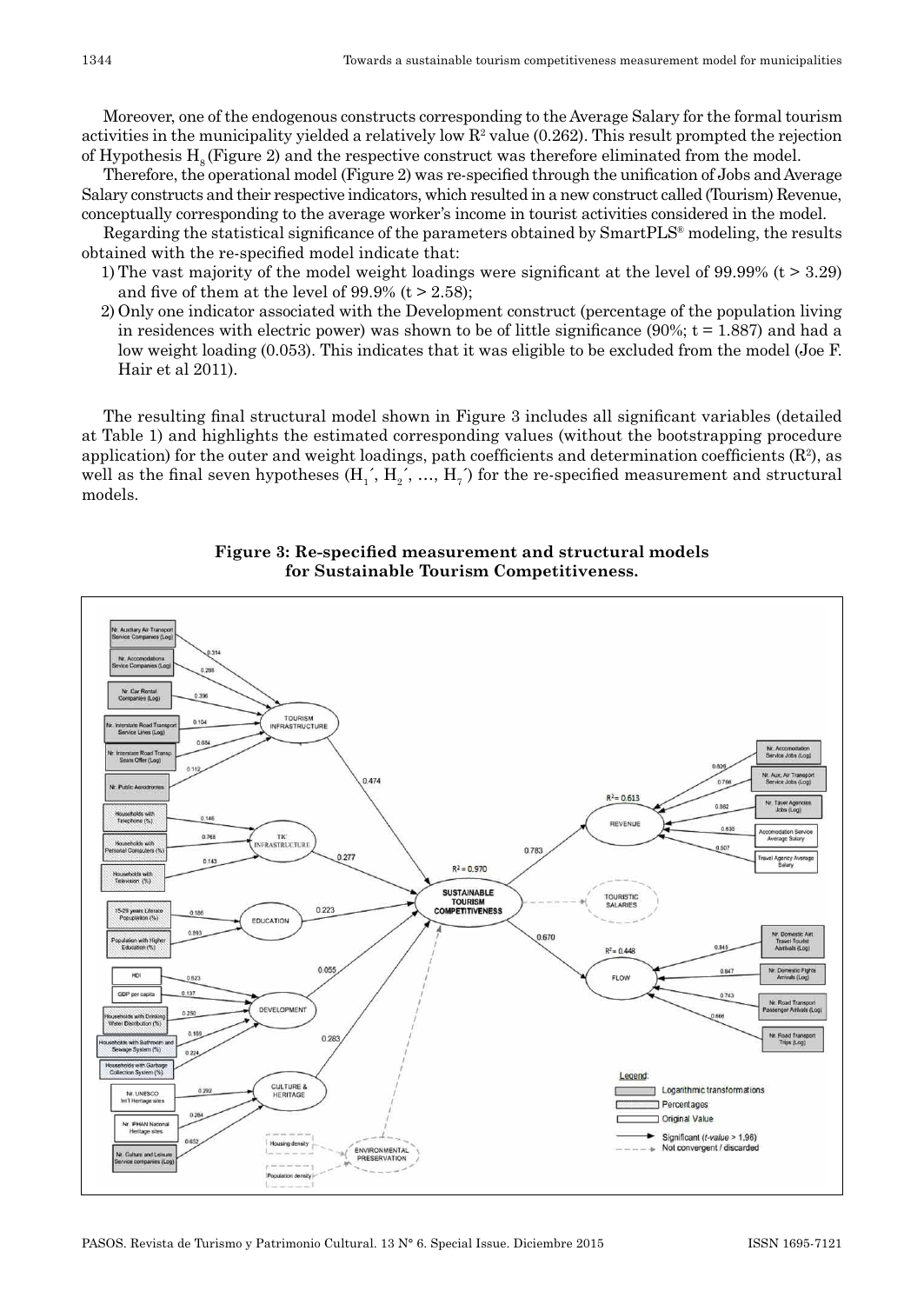## **Table 1: Indicators of Sustainable Tourism Competitiveness**

| <b>Municipality Indicator (Construct)</b>                                                                        | Code             | Format                   | Source/Reference                                                                                                                                                                                                                  | Year |
|------------------------------------------------------------------------------------------------------------------|------------------|--------------------------|-----------------------------------------------------------------------------------------------------------------------------------------------------------------------------------------------------------------------------------|------|
| <b>Tourism Infrastructure</b><br>Nr. of establishments for the economic<br>activity accommodation (Hotels, etc.) | Infra2           | Logarithmic              | The Brazilian Ministry of Labor and Employment (MTE,<br>2010)<br>http://bi.mte.gov.br/bgcaged/caged_rais_estabelecimento_id/<br>login.php                                                                                         | 2010 |
| Nr. of establishments for the economic<br>activity rental car                                                    | Infra5           | Logarithmic              | The Brazilian Ministry of Labor and Employment (MTE,<br>2010)<br>http://bi.mte.gov.br/bgcaged/caged_rais_estabelecimento_id/<br>login.php                                                                                         | 2010 |
| Nr. of establishments for the economic<br>activity air transport auxiliary services                              | Infra9           | Logarithmic              | The Brazilian Ministry of Labor and Employment (MTE,<br>2010)<br>http://bi.mte.gov.br/bgcaged/caged rais estabelecimento id/<br>login.php                                                                                         | 2010 |
| Nr. of interstate highways that pass<br>through the municipality                                                 | Infra13          | Logarithmic              | The Brazilian Ministry of Transportation (data directly<br>disposed by ANTT <sup>1</sup> )                                                                                                                                        | 2009 |
| Nr. of seats offered on interstate airlines                                                                      | Infra14          | Logarithmic              | The Brazilian Ministry of Transportation (data directly<br>disposed by ANTT <sup>1</sup> )                                                                                                                                        | 2009 |
| Nr. of public aerodromes                                                                                         | Infra15          | Original                 | Ministry of Transport (ANAC <sup>2</sup> , 2009) http://www2.anac.gov.<br>br/arquivos/pdf/aerodromos/AerodromosPublicos.xls                                                                                                       | 2009 |
| <b>TIC</b> Infrastructure<br>Total households with television                                                    | TIC <sub>2</sub> | Percentage               | Brazilian Census 2010 (IBGE, 2010)<br>http://www.sidra.ibge.gov.br/download/TV%20<br>Resultados%20da%20Amostra.csv                                                                                                                | 2010 |
| Total households with telephone                                                                                  | TIC <sub>3</sub> | Percentage               | Brazilian Census 2010 (IBGE, 2010)<br>http://www.sidra.ibge.gov.br/download/Telefones%20<br>Municipios.zip                                                                                                                        | 2010 |
| Total households with personal computer<br>and Internet                                                          | TIC <sub>6</sub> | Percentage               | Brazilian Census 2010 (IBGE, 2010)<br>http://www.sidra.ibge.gov.br/download/Computador%20<br>e%20Internet.csv                                                                                                                     | 2010 |
| Development<br>Human Development Index (HDI)                                                                     | Desenv1          | Original                 | The Brazilian Ministry of Cities (SNIS, 2010)<br>http://www.snis.gov.br/Arquivos_SNIS/3_BANCO%20<br>DE%20DADOS/Serie_Historica/InstalaSNIS_2010.zip                                                                               | 2010 |
| Per capita GDP (BRL/inhabitant)                                                                                  | Desenv2          | Original                 | Calculated with GDP - The Brazilian Ministry of Cities<br>(SNIS, 2010) and Population -Brazilian Census 2010<br>(IBGE 2010)<br>http://www.snis.gov.br/Arquivos_SNIS/3_BANCO%20<br>DE%20DADOS/Serie_Historica/InstalaSNIS_2010.zip | 2010 |
| Percentage of households with adequate<br>water supply                                                           | Desenv5          | Original<br>(Percentage) | ODM <sup>3</sup> Indicators for Municipalities (ORBIS <sup>4</sup> , 2010)<br>http://www.orbis.org.br/sistema-devinfo                                                                                                             | 2010 |
| Total households with bathroom and<br>sanitary sewage system                                                     | Amb4             | Percentage               | Brazilian Census 2010 (IBGE, 2010)<br>http://www.sidra.ibge.gov.br/download/Esgotamento%20<br>TUDO Resultados%20da%20Amostra-2.csv                                                                                                | 2010 |
| Total households with garbage collection<br>service                                                              | Amb5             | Percentage               | Brazilian Census 2010 (IBGE, 2010)<br>http://www.sidra.ibge.gov.br/download/Domicilios%20LIXO.csv                                                                                                                                 | 2010 |
| <b>Education</b>                                                                                                 |                  |                          |                                                                                                                                                                                                                                   |      |
| Literacy rate of population aged 15-29 (%)                                                                       | Educ1            | Original<br>(Percentage) | ODM <sup>3</sup> Indicators for Municipalities (ORBIS, 2010) http://<br>www.orbis.org.br/sistema-devinfo                                                                                                                          | 2010 |
| Population 10 years and over with full<br>higher education (%)                                                   | Educ7            | Original<br>(Percentage) | Brazilian Census 2010 (IBGE, 2010)<br>http://www.sidra.ibge.gov.br/download/Nível%20de%20<br>Instrução-7.csv                                                                                                                      | 2010 |
| <b>Heritage and Culture</b>                                                                                      |                  |                          |                                                                                                                                                                                                                                   |      |
| UNESCO <sup>5</sup> World Heritage Sites                                                                         | Pat1             | Original                 | (UNESCO, 2011)<br>http://www.unesco.org/new/pt/brasilia/culture/world-<br>-heritage/list-of-world-heritage-in-brazil/#c154844                                                                                                     | 2010 |
| Nr. of establishment of culture and leisure<br>economic activity                                                 | Pat <sub>2</sub> | Logarithmic              | The Brazilian Ministry of Labor and Employment (MTE,<br>2010)<br>http://bi.mte.gov.br/bgcaged/caged_rais_estabelecimento_id/<br>login.php                                                                                         | 2010 |
| IPHAN <sup>6</sup> Brazilian Heritage Sites                                                                      | Pat <sub>4</sub> | Original                 | The Brazilian Ministry of Culture (IPHAN, 2010)<br>http://www.iphan.gov.br/ans/inicial.htm                                                                                                                                        | 2010 |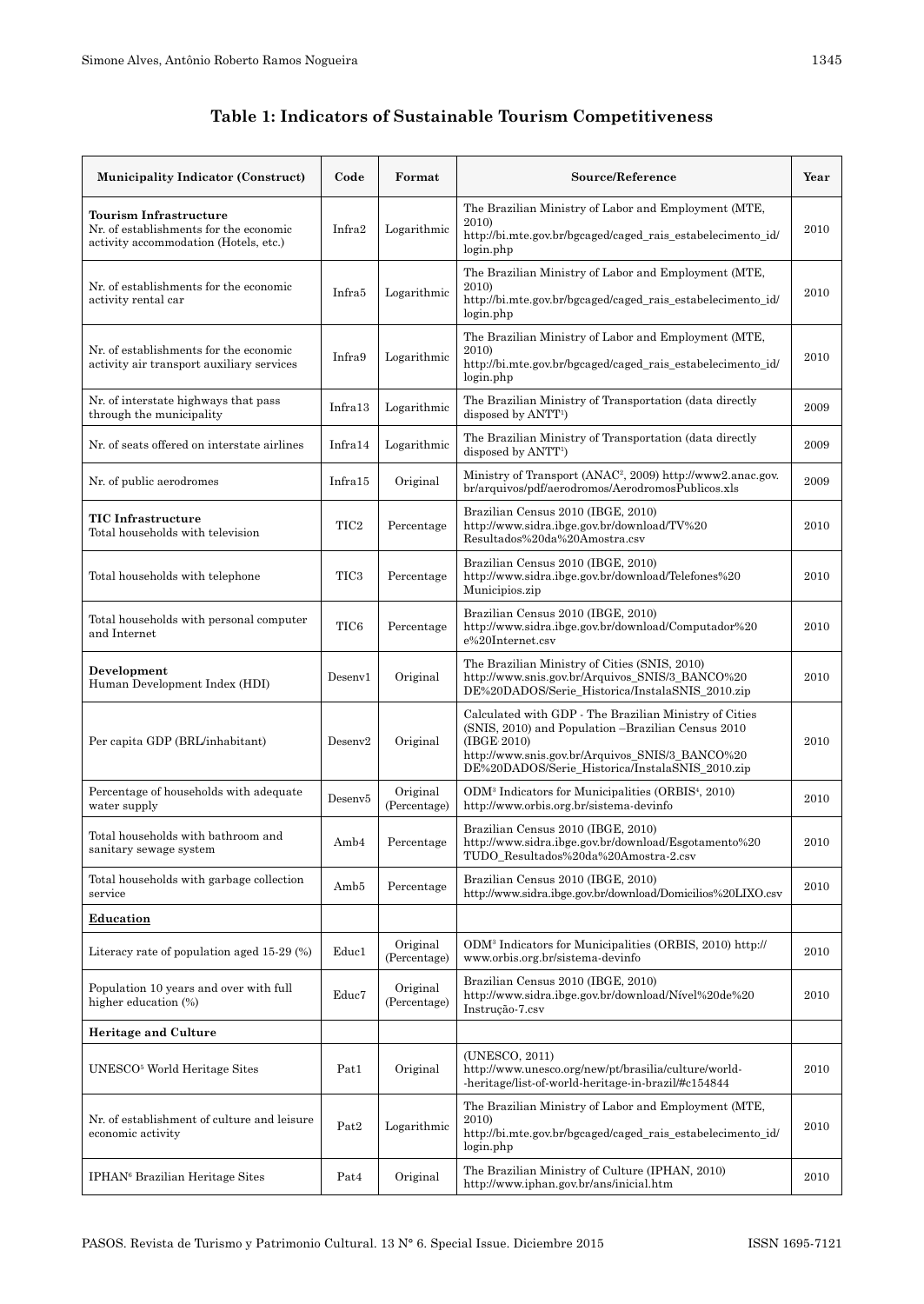| <b>Municipality Indicator (Construct)</b>                                          | Code               | Format      | Source/Reference                                                                                                                          |      |  |
|------------------------------------------------------------------------------------|--------------------|-------------|-------------------------------------------------------------------------------------------------------------------------------------------|------|--|
| Revenue<br>Nr. of formal jobs in accommodation<br>(hotels, etc.) economic activity | Emprg1             | Logarithmic | The Brazilian Ministry of Labor and Employment (MTE,<br>2010)<br>http://bi.mte.gov.br/bgcaged/caged rais estabelecimento id/<br>login.php | 2010 |  |
| Nr. of formal jobs in air transport<br>auxiliary services economic activity        | Emprg4             | Logarithmic | The Brazilian Ministry of Labor and Employment (MTE,<br>2010)<br>http://bi.mte.gov.br/bgcaged/caged rais estabelecimento id/<br>login.php | 2010 |  |
| Nr. of formal jobs in travel agencies<br>economic activity                         | Emprg7             | Logarithmic | The Brazilian Ministry of Labor and Employment (MTE, 2010)<br>http://bi.mte.gov.br/bgcaged/caged rais estabelecimento id/<br>login.php    | 2010 |  |
| Average salary (per worker, BRL) for<br>accommodation economic activity            | Sal11              | Original    | The Brazilian Ministry of Labor and Employment (MTE, 2010)<br>http://bi.mte.gov.br/bgcaged/caged_rais_estabelecimento_id/<br>login.php    | 2010 |  |
| Average salary (per worker, BRL) for<br>travel agency economic activity            | Sal <sub>18</sub>  | Original    | The Brazilian Ministry of Labor and Employment (MTE, 2010)<br>http://bi.mte.gov.br/bgcaged/caged rais estabelecimento id/<br>login.php    | 2010 |  |
| Flow                                                                               |                    |             |                                                                                                                                           |      |  |
| Total air passenger arrivals by domestic<br>flights                                | Fluxo1             | Logarithmic | The Brazilian Ministry of Transport (data directly disposed<br>by $ANAC2$ in 2012)                                                        | 2010 |  |
| Nr. of domestic flights                                                            | Fluxo2             | Logarithmic | The Brazilian Ministry of Transport (data directly disposed<br>by ANAC $^2$ in 2012)                                                      | 2010 |  |
| Total passenger arrivals by interstate<br>roads                                    | Fluxo3             | Logarithmic | The Brazilian Ministry of Transport (data directly disposed<br>by $ANTT1$ in 2014)                                                        | 2009 |  |
| Nr. of interstate roads that pass through<br>the municipality                      | Flux <sub>04</sub> | Logarithmic | The Brazilian Ministry of Transport (data directly disposed<br>by $ANTT1$ in 2014)                                                        | 2009 |  |

**Notes:** (1) Agência Nacional de Transportes Terrestres (The National Agency for Ground Transportation); (2) Agência Nacional de Aviação Civil (The National Agency for Civil Aviation); (3) Objetivos de Desenvolvimento do Milênio (The Millenium Development Goals – MDGs); (4) Observatório Regional Base de Indicadores de Sustentabilidade (The Regional Observatory Base for Sustainability Indicators); (5) The United Nations Educational, Scientific and Cultural Organization; (6) IPHAN - Instituto do Patrimônio Histórico e Artístico Nacional (The National Historic and Artistic Heritage Institute).

The estimated determination coefficient  $(R^2)$  values for Tourism Revenue (0.613) and Tourist Flow (0.448) show that there is only a moderate relationship between them and STC, though the latter exerts a significant influence on both constructs, as shown by the estimated path coefficients (0.783 and 0.670, respectively).

Table 2 shows the Communality and Reliability indices - Average Variance Extracted (AVE), Cronbach´s Alpha (a) and Composed Reliability values - as well as the corresponding determination coefficients  $(\mathbb{R}^2)$  and Redundancy indices associated with the structural model (Figure 3). The indices values for Tourism Revenue and Tourist Flow indicate that both constructs are acceptable according to any adopted criteria as they have AVE values above 0.50, as well as Cronbach's Alpha (a) and Composed Reliability indices above 0.7 (Joseph F. Hair et al 2009).

| Construct            | Communality | <b>AVE</b> | Composed<br>Reliability | $\mathbf{R}^2$ | a     | Redundancy |
|----------------------|-------------|------------|-------------------------|----------------|-------|------------|
| Development          | 0.527       |            |                         |                |       |            |
| Heritage and Culture | 0.617       |            |                         |                |       |            |
| Education            | 0.690       |            |                         |                |       |            |
| <b>ICT</b> Infra     | 0.784       |            |                         |                |       |            |
| Tourism Infra        | 0.492       |            |                         |                |       |            |
| Flow                 | 0.606       | 0.606      | 0.859                   | 0.448          | 0.782 | 0.271      |
| Revenue              | 0.534       | 0.534      | 0.847                   | 0.613          | 0.771 | 0.326      |
| <b>STC</b>           | 0.415       | 0.415      | 0.728                   | 0.970          | 0.588 | 0.140      |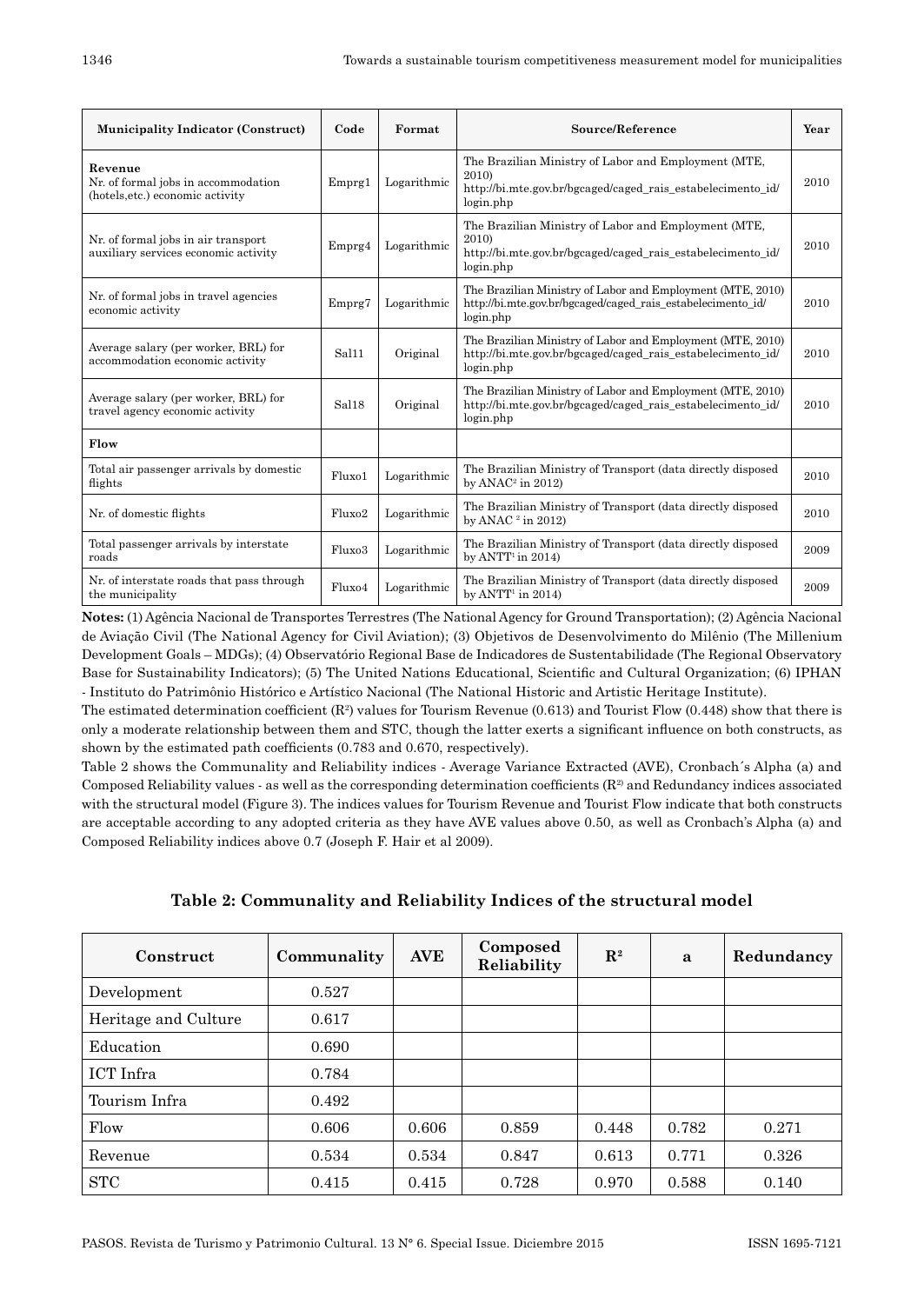The t-values listed in Table 3 show that all of the path coefficients are significant at the level of 99.99% (t  $>$  3.3), with the exception of the Education coefficient (t = 2.697) which is only significant at the level of 99.9%  $(t > 2.58)$ .

| <b>Description of Relationship</b><br>(Hypothesis)       | Path coefficients<br>(w/bootstrapping) | Standard<br>deviation | <b>Standard</b><br>error | t-statistics |
|----------------------------------------------------------|----------------------------------------|-----------------------|--------------------------|--------------|
| Tour Infra $\rightarrow$ STC (H <sub>1</sub> )           | 0.473                                  | 0.016                 | 0.016                    | 29.536       |
| ICT Infra $\rightarrow$ STC (H <sub>2</sub> )            | 0.275                                  | 0.028                 | 0.028                    | 9.842        |
| Development $\rightarrow$ STC (H <sub>2</sub> )          | 0.220                                  | 0.028                 | 0.028                    | 7.904        |
| Education $\rightarrow$ STC (H <sub>1</sub> )            | 0.057                                  | 0.020                 | 0.020                    | 2.697        |
| Heritage and Culture $\rightarrow$ STC (H <sub>5</sub> ) | 0.281                                  | 0.036                 | 0.036                    | 7.927        |
| $STC \rightarrow$ Revenue $(H_{\epsilon})$               | 0.790                                  | 0.023                 | 0.023                    | 34.488       |
| $STC \rightarrow Flow(H, \hat{ } )$                      | 0.671                                  | 0.019                 | 0.019                    | 34.840       |

### **Table 3: Structural coefficients**

Table 4 shows the values and statistics of the parameters estimated for the structural model using the SmartPLS® bootstrapping procedure and Table 3 shows the correspondent Correlation Matrix.

| Construct               | STC    | Development | Education | Flow   | <b>ICT</b><br>Infra | Tour<br>Infra | Heritage<br>and<br>Culture | Revenue |
|-------------------------|--------|-------------|-----------|--------|---------------------|---------------|----------------------------|---------|
| <b>STC</b>              | 1      |             |           |        |                     |               |                            |         |
| Development             | 0.7168 | 1           |           |        |                     |               |                            |         |
| Education               | 0.7711 | 0.7882      | 1         |        |                     |               |                            |         |
| Flow                    | 0.6696 | 0.2244      | 0.3878    | 1      |                     |               |                            |         |
| ICT Infra               | 0.7769 | 0.9034      | 0.8596    | 0.2779 | 1                   |               |                            |         |
| Tour Infra              | 0.8250 | 0.3539      | 0.5137    | 0.8135 | 0.4334              | 1             |                            |         |
| Heritage<br>and Culture | 0.5721 | 0.1147      | 0.2083    | 0.3135 | 0.1621              | 0.4375        | 1                          |         |
| Revenue                 | 0.7831 | 0.4035      | 0.5344    | 0.6437 | 0.4929              | 0.8537        | 0.4645                     |         |

#### **Table 4: Correlation Matrix**

These results show that all of the postulated hypotheses  $(H'_1, H'_2, ..., H_7)$  for the re-specified model (Figure 4) were empirically confirmed.

The validation of the measurement and structural models estimated with PLS -PM allows the proposition of structural regression equations equivalent to the prediction of the Sustainable Tourism Competitiveness Index (STCI) values for Brazilian municipalities from exogenous constructs considered and measured formatively or more precisely from its indicators and the values of structural coefficients (Table 3) and factor loadings for the respective indicators.

The re -specified model (Figure 3) considers five exogenous formative constructs, which is equivalent to a set of five structural regression equations for estimation of the sub -indices of sustainable tourism competitiveness, calculated from its set of indicators and their factor loadings. The Sustainable Tourism Competitiveness Index (STCI) can then be calculated as the sum of these five sub -indices weighted by their corresponding structural coefficients between the exogenous construct and the central macro -construct.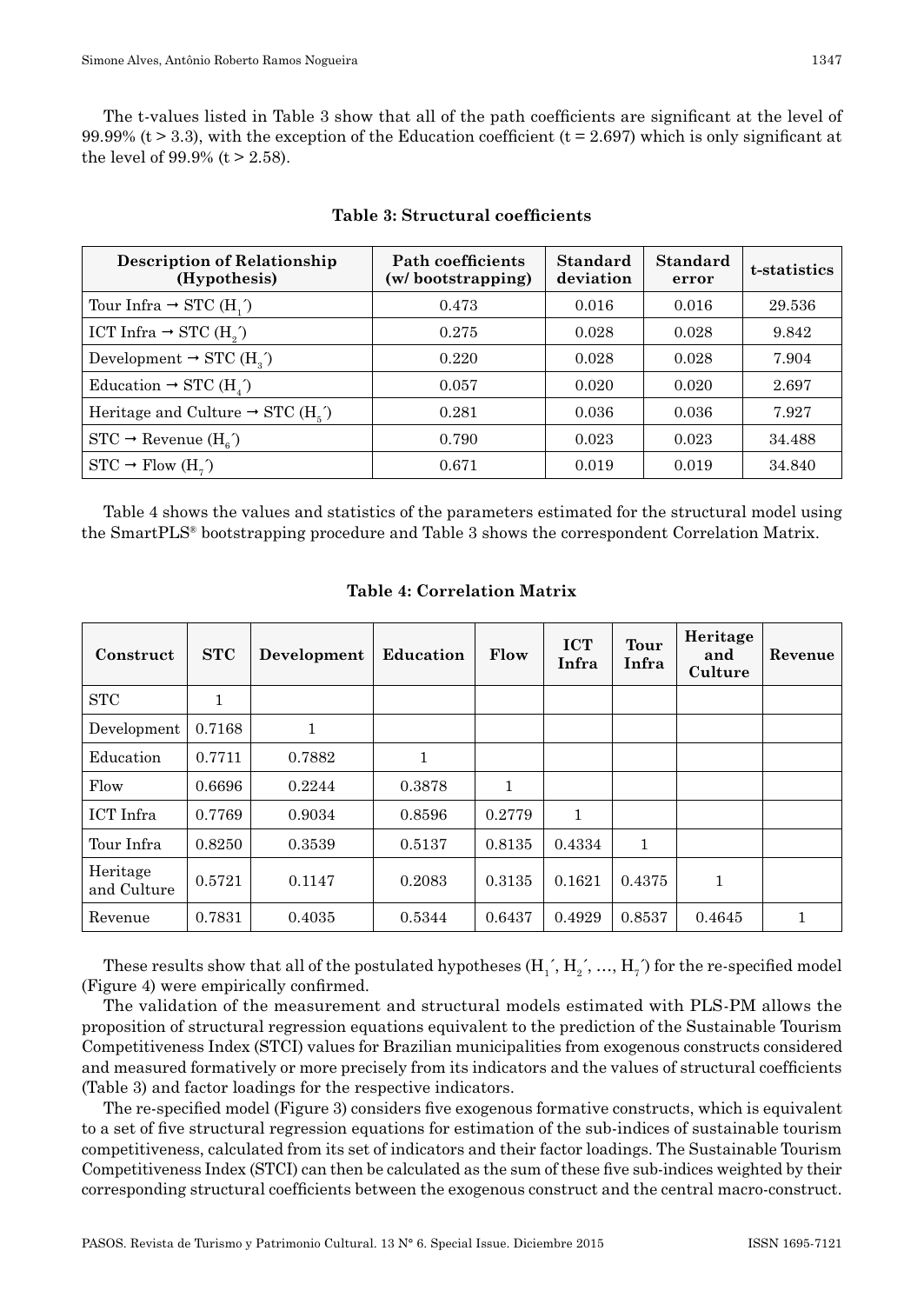Table 5 presents the results (latent variable scores) estimated by SmartPLS® software in descending order of values for this Index (STCI), obtained from the set of those five structural regression equations, for the TOP 20 Brazilian tourism municipalities.

| Ranking        | Municipalities-<br>-State | <b>STCI</b> | <b>Tour</b><br>Infra | Development | Education | <b>ICT</b><br>Infra | Heritage<br>and<br>Culture | Flow  | Revenue |
|----------------|---------------------------|-------------|----------------------|-------------|-----------|---------------------|----------------------------|-------|---------|
| 1              | Rio de Janeiro-RJ         | 9.606       | 6.108                | 1.425       | 2.550     | 2.050               | 17.809                     | 3.978 | 6.338   |
| $\overline{2}$ | São Paulo-SP              | 6.730       | 6.470                | 1.496       | 2.419     | 2.138               | 11.495                     | 4.239 | 10.729  |
| 3              | Salvador-BA               | 6.502       | 4.295                | 0.921       | 1.121     | 1.121               | 13.013                     | 3.622 | 3.920   |
| $\overline{4}$ | Belo Horizonte-<br>$-MG$  | 5.472       | 4.916                | 1.374       | 2.882     | 2.233               | 10.180                     | 3.826 | 4.118   |
| 5              | Brasília-DF               | 4.827       | 4.465                | 1.468       | 2.698     | 2.098               | 5.061                      | 4.053 | 4.592   |
| 6              | Porto Alegre-RS           | 4.401       | 4.437                | 1.622       | 3.513     | 2.242               | 4.688                      | 3.628 | 4.152   |
| $\overline{7}$ | Recife-PE                 | 4.037       | 4.460                | 0.635       | 1.880     | 0.968               | 4.537                      | 3.639 | 3.641   |
| 8              | Goiânia-GO                | 3.759       | 3.965                | 1.094       | 2.346     | 1.344               | 2.068                      | 3.537 | 3.146   |
| 9              | Curitiba-PR               | 3.586       | 3.549                | 1.570       | 3.484     | 2.473               | 4.440                      | 0.633 | 3.850   |
| 10             | Florianópolis-SC          | 3.272       | 3.830                | 1.443       | 4.583     | 2.810               | 0.405                      | 3.426 | 3.508   |
| 11             | Campinas-SP               | 3.258       | 4.168                | 1.517       | 2.598     | 2.224               | $-0.090$                   | 3.700 | 4.077   |
| 12             | Ouro Preto-MG             | 3.182       | 0.845                | 0.844       | 0.593     | 0.660               | 8.825                      | 0.013 | 0.084   |
| 13             | Vitória-ES                | 3.164       | 3.339                | 1.780       | 4.597     | 2.767               | 0.158                      | 3.429 | 2.693   |
| 14             | São Luís-MA               | 2.974       | 3.155                | 0.149       | 0.774     | 0.189               | 2.909                      | 3.083 | 2.749   |
| 15             | Foz do Iguaçu-PR          | 2.960       | 2.907                | 0.815       | 0.760     | 1.055               | 2.068                      | 3.066 | 3.079   |
| 16             | Fortaleza-CE              | 2.703       | 4.555                | 0.626       | 0.747     | 0.331               | 0.158                      | 3.470 | 3.350   |
| 17             | Natal-RN                  | 2.530       | 2.985                | 0.627       | 0.969     | 0.682               | 2.266                      | 3.258 | 2.297   |
| 18             | Ribeirão Preto-SP         | 2.521       | 2.939                | 1.552       | 2.474     | 1.958               | $-0.139$                   | 3.218 | 2.796   |
| 19             | Guarulhos-SP              | 2.394       | 3.570                | 1.044       | 0.487     | 1.313               | $-0.139$                   | 0.252 | 4.317   |
| $20\,$         | Aracaju-SE                | 2.369       | 3.317                | 0.813       | 1.797     | 1.040               | $-0.139$                   | 3.065 | 2.620   |

| Table 5. TOP 20 Brazilian municipalities for the Sustainable |
|--------------------------------------------------------------|
| Tourism Competitiveness Index (STCI)                         |

**Note:** Negative values observed in Table 5 are derived from the standardization procedure adopted by SmartPLS® to estimate model constructs (latent variable scores).

The ranking presented in Table 5 is consistent with previous studies (Arias, 2008; MTUR, SEBRAE and FGV, 2008, 2009, 2010, 2012, 2013, 2014) where the state capitals standing out in the first positions.

## **3. Conclusion**

The final measurement model for the Sustainable Tourism Competitiveness (STC) of Brazilian touristic municipalities developed in this study is composed of five endogenous constructs operationalized through variables and nineteen called: Tourism Infrastructure, Technology Infrastructure and Information Communication Technology (ICTs), Education, Development and Culture and Heritage - and two endogenous constructs (dependent factors) - Flow and Revenue, reflexively measured and operationalized by nine variables.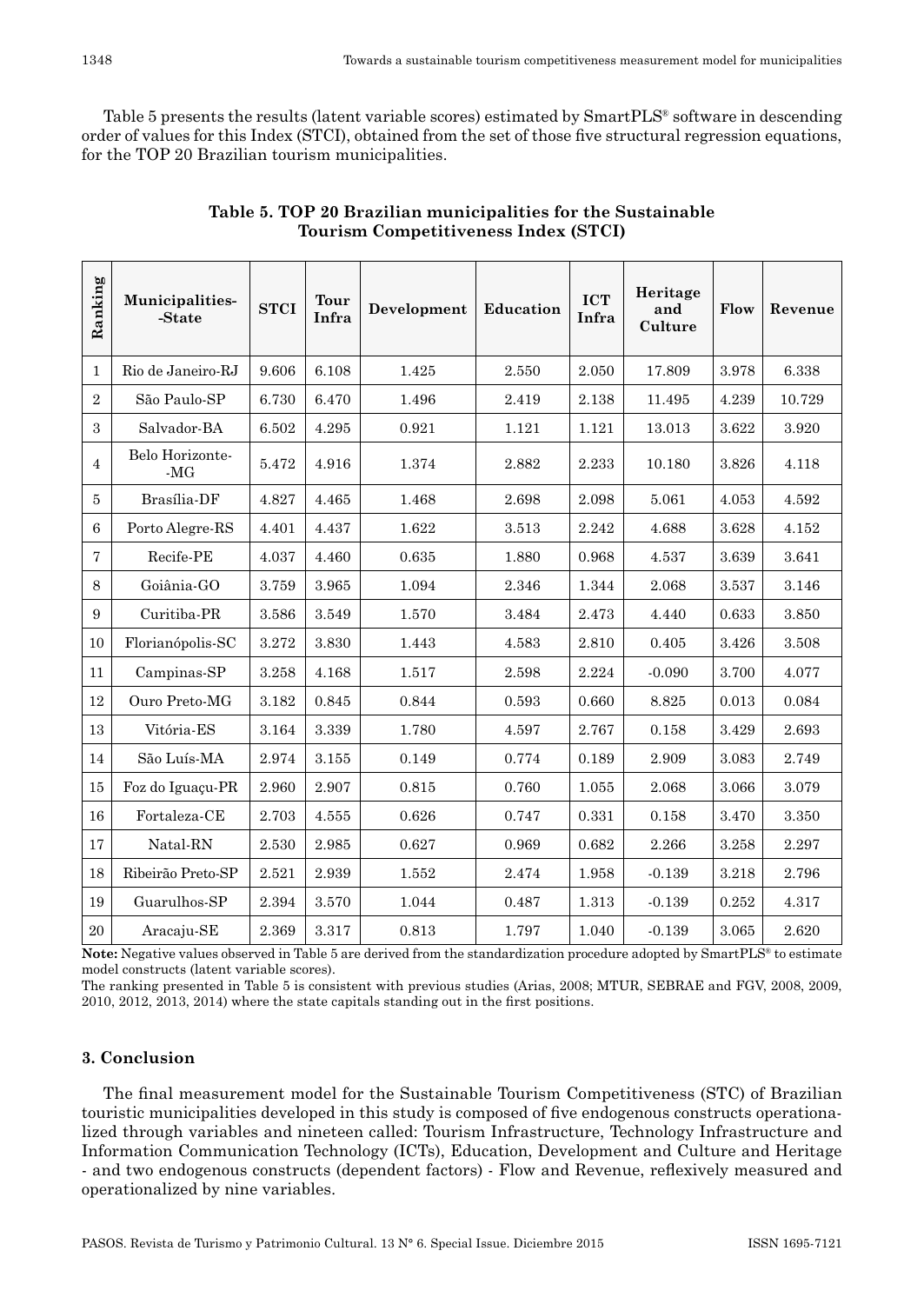The results show that the greatest impact on the Sustainable Tourism Competitiveness (STC) of the analyzed subpopulation of 1,007 Brazilian municipalities was assigned to Tourism Infrastructure construct (path coefficient of 0.473), followed by Heritage and Culture, ICT Infrastructure and Development constructs (path coefficients of 0.282, 0.275 and 0.220, respectively).

Therefore, to improve municipality tourism, these factors should be considered priorities for public investment. They must also be the target of the strategic objectives of community partnerships, non- -governmental organizations and private initiatives. They could, for example, be incorporated into the city's master plan or be allowed to influence local public governance policies to allow the municipality to improve its tourism competitiveness in a sustainable way.

STC is especially reflected in the municipal tourism performance results measured by the Revenue of the workers in the Tourism Activities considered (path coefficient of 0.783 and  $R^2 = 0.613$ ), in particular those economic activities related to accommodations in hotels and similar, air transport auxiliary services and travel agencies. It is also reflected by interstate highway and domestic air travel flows into the municipality (path coefficient of 0.669 and  $R^2$  = 0.448).

However, it is important to note that such conclusions may be specific to the subpopulation of 1,007 analyzed municipalities and may not be generalizable to all Brazilian destinations or other world destinations. Further empirical studies are required to test the proposed measurement model in other contexts.

This research contributes to the use of formative constructs in Structural Equation Modeling (SEM) and to the application of Partial Least Squares Path Modeling (PLS -PM) parameter estimation, both seldom -used in the international and Brazilian tourism literature.

Finally, this research may stimulate the use of quantitative studies, especially the application of second -generation multivariate data analyses methods, in tourism research.

## **Bibliografia**

Agência Nacional de Aviação Civil (ANAC)

- 2009. Aeródromos Públicos http://www2.anac.gov.br/arquivos/pdf/aerodromos/AerodromosPublicos.xls (25 September 2012).
- Alves, S., and Ferreira, N. N.
- 2009. "Medida da competitividade do destino Brasil: uma aplicação do Índice de Competitividade Turística do WEF 2008". *Observatório de Inovação do Turismo – Revista Acadêmica, IV*(1), pp. 1 -26.

Alves, S., and Nogueira, A. R. R.

- 2011. "Medida da competitividade do destino Brasil: Reflexões a partir dos Índices de Competitividade Turística do WEF dos países latino -americanos". *In* 7th International Meeting of the Iberoamerican Academy of Management (IAM) - Management in Iberoamerican countries: cultural perspective. Lima, Peru: IAM.
- Andrade, J. R. D. L.
- 2007. "Metodologia de estimação da demanda por turismo doméstico no Brasil: aspectos teóricos e evidências empíricas". *Revista de Economia, 33*(1, ano 31), pp.117 -136.

Árias, A. R.

2008. "Estimativas da mão -de -obra formal ocupada em atividades características do turismo, para 20 municípios indutores do turismo - Dezembro 2002 -Setembro 2008". Margarida H. Pinto Coelho (Rev.). Brasília: IPEA. Retrieved from http://www.ipea.gov.br/sites/000/2/estudospesq/turismo/.

Assaker, G., Vinzi, V. E. and O'Connor, P.

2011. "Modeling a causality network for tourism development: an empirical analysis". *Journal of Modelling in Management, 6*(3), pp. 258 -278.

Barbosa, L. G. M., ed

2008a. *Estudo de competitividade dos 65 Destinos indutores do desenvolvimento turístico regional: Relatório Brasil*. Brasília, DF: Ministério do Turismo.

Barbosa, L. G. M.

- 2008b. "Measuring destination competitiveness: The Brazilian model". *Enzo Paci Papers, 6*: 397 -425. Barbosa, L. G. M., ed
- 2009. "*Estudo de competitividade dos 65 destinos indutores do desenvolvimento turístico regional: Relatório Brasil 2009*. Brasília, DF: Ministério do Turismo.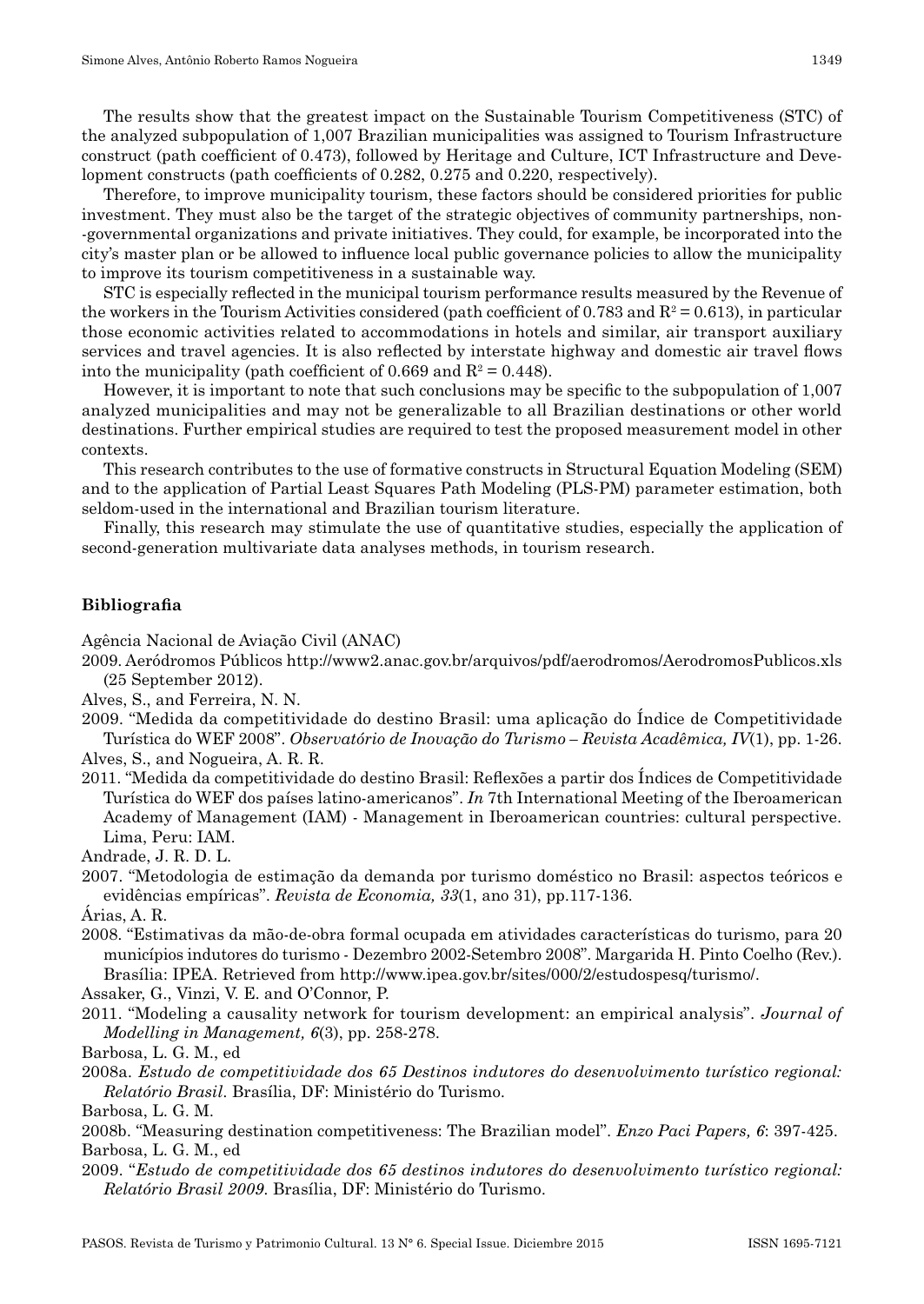- 2010. *Índice de competitividade do turismo nacional: 65 destinos indutores do desenvolvimento turístico regional ‑ Relatório Brasil 2010*. Brasília, DF: Ministério do Turismo.
- 2012. *Índice de competitividade do turismo nacional ‑ 65 destinos indutores do desenvolvimento turístico regional ‑ Relatório Brasil 2011*. Brasília, DF: SEBRAE.
- Barbosa, L. G. M., Oliveira, C. T. F. and Rezende, C.
- 2010. "Competitiveness of tourist destinations: The study of 65 key destinations for the development of regional tourism". *Revista de Administração Pública, 44*(5): 1067 -1095.
- Bilbao -Osorio, B., Blanke, J., Crotti, R., Hanouz, M. D., Fidanza, B., Geiger, T., Ko, C. and Serin, C.
- 2012. "Assessing the sustainable competitiveness of nations". *In* Klauss Schwab (Ed.), *The global competitiveness report 2012–2013* (pp. 49 -68). Geneva: World Economic Forum. Retrieved from http:// www3.weforum.org/docs/CSI/2012 -13/GCR\_Chapter1.2\_2012 -13.pdf.
- Blanke, J. and Chiesa, T., eds.
- 2007. *The travel and tourism competitiveness report 2007: Furthering the process of economic development*. Geneva: World Economic Forum. Retrieved from http://www.weforum.org/issues/travel -and -tourism- -competitiveness.
- 2008. *The travel and tourism competitiveness report 2008: Balancing economic development and envi‑ ronmental sustainability*. Geneva: World Economic Forum. Retrieved from http://www3.weforum. org/docs/WEF\_TravelTourismCompetitiveness\_Report\_2008.pdf.
- 2009. *The travel and tourism competitiveness report 2009: Managing in a time of turbulence*. Geneva: World Economic Forum. Retrieved from http://www.weforum.org/reports/travel -tourism -competitiveness- -report -2009.
- 2011. *The travel and tourism competitiveness report 2011: Beyond the downturn*. Geneva: World Economic Forum. Retrieved from http://www.weforum.org/reports/travel -tourism -competitiveness -report -2011.
- 2013. *The travel and tourism competitiveness report 2013: Reducing barriers to economic growth and job creation*. Geneva: World Economic Forum. Retrieved from http://www3.weforum.org/docs/ WEF\_TT\_Competitiveness\_Report\_2013.pdf.
- Blanke, J., Crotti, R., Hanouz, M. D., Fidanza, B. and Geiger, T.
- 2011. "The long -term view: Developing a framework for assessing sustainable competitiveness". In Klauss Schwab and X. Sala -i -Martin (Eds.), *The global competitiveness report 2011‑2012* (pp. 51 -74). Geneva: World Economic Forum. Retrieved from http://www3.weforum.org/docs/GCR2011 -12/5. GCR2011 -2012Chapter1.2SCI.pdf.
- Bollen, K. A. and Lennox, R.
- 1991. "Conventional wisdom on measurement: A structural equation perspective". *Psychological Bulletin, 110(2*), pp. 305 -314.
- Bordas, E.
- 1994a. "Competitiveness of tourist destinations in long distance markets". Tourism Review, 49(3), pp. 3 -9.
- 1994b. *Competitiveness of tourist destinations: The Case of long distance markets*. v. 234. Aix -en -Provence: Université de Droit, d'Economie et des Sciences.
- BRASIL. Ministério do Turismo (MTur), Serviço Brasileiro de Apoio às Micro e Pequenas Empresas (SEBRAE) and Fundação Getúlio Vargas (FGV)
- 2013. "Índice de Competitividade do Turismo Nacional Destinos Indutores do Desenvolvimento Turístico Regional - Relatório Brasil 2013". Luis Gustiavo M. Barbosa (Ed.). Retrieved from http://www.turismo. gov.br/publicacoes/item/download/433\_b7259f94301b9c8db73d57f979fb567c.html
- 2014. *Índice de Competitividade do Turismo Nacional ‑ Relatório Brasil 2014*. Luis Gustavo M. Barbosa (Ed.). Retrieved from http://www.turismo.gov.br/publicacoes/item/download/433\_b7259f94301b9c8db-73d57f979fb567c.html
- Capra, F.
- 1996 *A teia da vida: Uma nova compreensão científica dos sistemas vivos*. (N. R. Eichemberg, Trans.). São Paulo: Cultrix.
- Claver -Cortés, E., Molina -Azorín, J. F. and Pereira -Moliner, J.
- 2007. "Competitiveness in mass tourism". *Annals of Tourism Research, 34(3)*, pp. 727 -745.

Croes, R.

2010. "Small island tourism competitiveness: Expanding your destination´s slice of paradise". Invited Main Lecture at the occasion of the Dies Natalis of the University of the Netherlands Antilles, Willemstad, Curacao, January 12. Retrieved from https://hospitality.ucf.edu/files/2011/09/Version- -2 -Small -Island -Tourism -Competitiveness\_Jan07\_2010.pdf.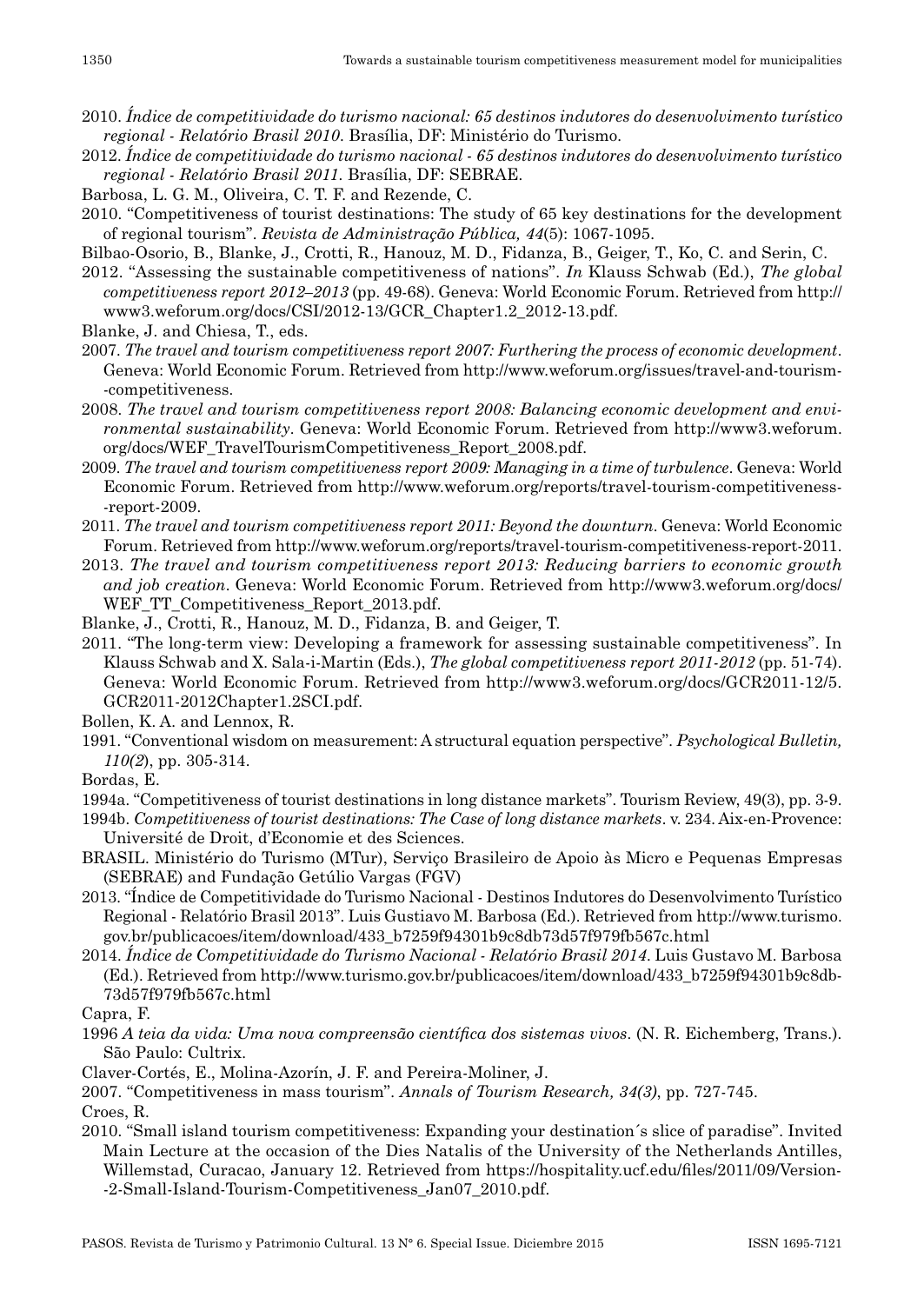- 2006. "Destination competitiveness: Insights into attribute importance International". *In Conference of Trends, Impacts and Policies on Tourism Development*. Crete, Greece: Hellenic Open University. Retrieved from http://ertr.tamu.edu.
- 2007a. "Measuring tourism competitiveness: research, theory and the WEF Index". In Australian and New Zealand Marketing Academy Conference (ANZMAC). Dunedin, New Zealand: University of Otago. Retrieved from anzmac.info/conference/2007/papers/Crouch\_1.pdf.
- 2007b. "Modelling destination competitiveness: A survey and analysis of the impact of competitiveness attributes". Gold Coast, Queensland: CRC for Sustainable Tourism Pty Ltd.
- Crouch, G. I. and Ritchie, J. R. B.
- 1995. "Destination competitiveness and the role of the tourism entreprise". Alberta Canadá: The University of Calgary. Retrieved from http://www.crctourism.com.au.
- 1999. "Tourism, competitiveness, and societal prosperity". *Journal of Business Research, 44(3)*, pp. 137 -152. 2005. "Application of the analytic hierarchy process to tourism choice and decision making: A review

and illustration applied to destination competitiveness". *Tourism Analysis, 10*, pp. 17 -25.

- Diamantopoulos, A., Riefler, P. and Roth, K. P.
- 2008. "Advancing formative measurement models". *Journal of Business Research, 61(12)*, pp. 1203 -1218. Dwyer, L. and Kim, C.
- 2003. "Destination competitiveness: a model and determinants". *Current Issues in Tourism, 6(5)*, pp. 369–414.
- Dwyer, L., Livaic, Z. and Mellor, R.
- 2003. "Competitiveness of Australia as a tourist destination". *Journal of Hospitality and Tourism Management, 10(1)*, pp. 60-78.
- Dwyer, L., Mellor, R., Livaic, Z., Edwards, D. and Kim, C.
- 2004. "Attributes of destination competitiveness: a factor analysis". *Tourism Analysis, 9(1‑2)*, pp. 91 -101. Fernandez, J. I. P. and Rivero, M. S.
- 2009. "Measuring tourism sustainability: Proposal for a composite index". *Tourism Economics, 15(2)*, pp. 277 -296.
- 2010. " versus crecimiento en destinos turísticos. Un análisis mediante técnicas multivariantes". Cuadernos de Economía, 33(91), pp. 159 -181.
- Fundação Instituto de Pesquisas Econômicas (FIPE) and Instituto Brasileiro de Turismo (EMBRATUR).
- 2012. *Caracterização e dimensionamento do turismo doméstico no Brasil 2010/2011*. São Paulo: FIPE. Gollub, J., Hosier, A. and Woo, G.
- 2002. *Using cluster‑based economic strategy to minimize tourism leakages*. Madrid: World Tourism Organization (WTO).
- Gooroochurn, N. and Sugiyarto, G.
- 2005. "Competitiveness indicators in the travel and tourism industry". *Tourism Economics, 11(1)*, pp. 25 -43. Hair, J. F., Black, W. C., Babin, B. J. and Anderson, R. E.
- 2009. *Multivariate data analysis*. New Jersey: Prentice Hall.
- Hair, J. F., Ringle, C. M. and Sarstedt, M.
- 2011 "PLS -SEM: indeed a silver bullet". *Journal of Marketing Theory and Practice, 18(2)*, pp. 139 -152. Hassan, S. S.
- 2000 "Determinants of market competitiveness in an environmentally sustainable tourism industry". *Journal of Travel Research, 38(3)*, pp. 239 -245.
- Instituto Brasileiro de Geografia e Estatística (IBGE)
- 2011. *Indicadores sociais municipais: uma análise dos resultados do universo do Censo Demográfico 2010*. Rio de Janeiro: IBGE.
- 2010. Sistema IBGE de Recuperação Automática (SIDRA) http://www.sidra.ibge.gov.br/download/TV%20 Resultados%20da%20Amostra.csv. (08 February 2013).
- Instituto do Patrimônio Histórico e Artístico Nacional (IPHAN)
- 2010. Arquivo Noronha Santos http://www.iphan.gov.br/ans/inicial.htm. (21 September 2012).
- Jarvis, C. B., MacKenzie, S. B. and Podsakoff, P. M.
- 2003. "A critical review of construct indicators and measurement model misspecification in marketing and consumer research". *Journal of Consumer Research, 30(2)*, pp. 199-218.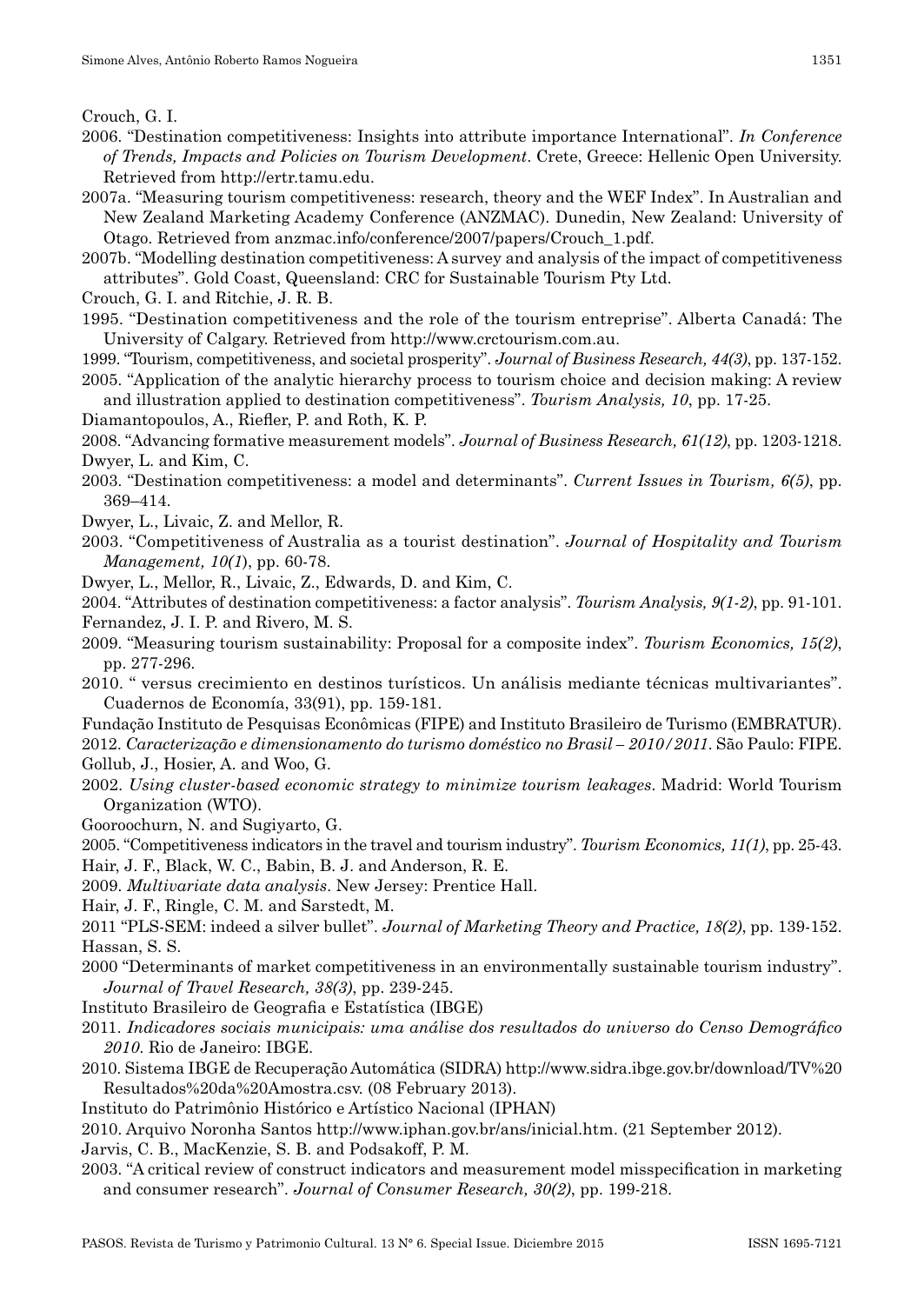Kayar, Ç. H. and Kozak, N.

- 2010. "Measuring destination competitiveness: An application of the travel and tourism competitiveness index (2007)". *Journal of Hospitality Marketing and Management, 19(3)*, pp. 203 -216.
- Kim, C. and Dwyer, L.
- 2003. "Destination competitiveness and bilateral tourism flows between Australia and Korea". *The Journal of Tourism Studies, 14(2)*, pp. 55 -67.
- Kozak, M. and Rimmington, M.
- 1999. "Measuring tourist destination competitiveness: Conceptual considerations and empirical findings". *International Journal of Hospitality Management, 18(3)*, pp. 273 -283.
- Mazanec, J. A. and Ring, A.
- 2011. "Tourism destination competitiveness: Second thoughts on the World Economic Forum reports". *Tourism Economics, 17(4)*, pp. 725 -751.
- Mazanec, J. A., Wöber, K. and Zins, A. H.
- 2007. "Tourism destination competitiveness: From definition to explanation?" *Journal of Travel Research, 46(1)*, pp. 86 -95
- Miki, A. F. C., Gândara, J. M. G. and Medina -Muñoz, D. R.
- 2011. "O estado atual das pesquisas sobre competitividade turística no Brasil". *In VIII seminário da Associação Nacional Pesquisa e Pós‑Graduação em Turismo (ANPTUR)*. Balneário Camboriú, SC: ANPTUR.
- Miller, R. R.
- 2007. "Using policy measures and economics to improve travel and tourism -related policy and business decision making". *In The Travel and Tourism Competitiveness Report 2007: furthering the process of economic development* (pp. 45 -54). Geneva: World Economic Forum.
- Ministério do Trabalho e Emprego (MTE)
- 2010. Cadastro de Empregados e Desempregados no Brasil, Relação Anual de Informações Sociais (RAIS) http://bi.mte.gov.br/bgcaged/caged\_rais\_estabelecimento\_id/login.php (09 February, 2013).
- Orbis Indicadores de Sustentabilidade
- 2010. Sistema DevInfo http://www.orbis.org.br/sistema -devinfo (20 August 2012).
- Organização Mundial do Turismo (OMT)
- 2003. "E -Business para o turismo: Guia prático para Destinos e Empresas Turísticas". (Roberto C. Costa, Trans.). Porto Alegre: Bookman.
- Porter, M. E.
- 1990. "The Competitive Advantage of Nations". *Harvard Business Review, 68(2)*, pp. 73 -93.
- Rigdon, E. E., Ringle, C. M., Sarstedt, M. and Gudergan, S. P.
- 2011. "Assessing heterogeneity in customer satisfaction studies: Across industry similarities and within industry differences". *Advances in International Marketing, 22*, pp. 169 -194.
- Ringle, C. M., Wende, S. and Will, Al.
- 2005. *SmartPLS 2.0 (Release 2.0 (beta)*. Hamburg: SmartPLS.
- Ritchie, J. R. B. and Crouch, G. I.
- 2000. "The competitive destination: A sustainability perspective". *Tourism Management, 21*, pp. 1 -7.
- 2003. *The competitive destination: A sustainable tourism perspective*. Trowbridge: Cabi.
- Sistema Nacional de Informação sobre Saneamento (SNIS)
- 2010. Coleta de Dados 2010 do SNIS http://www.snis.gov.br/Arquivos\_SNIS/3\_BANCO%20DE%20 DADOS/Serie\_Historica/InstalaSNIS\_2010.zip (22 January 2013).
- Slob, B. and Wilde, J.
- 2006. "Turismo e sustentabilidade no Brasil A cadeia de valor do turismo em Porto de Galinhas, Nordeste do Brasil". SOMO – Centro de Pesquisa em Empresas Multinacionais.
- SPSS Inc.
- 2006. *SPSS 15.0 for Windows evaluation version*. (Release 15.0.0 ed.). Chicago: SPSS Inc. Steck, Birgit
- 1999. "Sustainable tourism as a development option: Practical guide for local planners, developers and decision makers". 3<sup>rd</sup> Ed., Eschborn: German Federal Ministry for Economic Co-operation and Development, Environment Division.
- The United Nations Educational, Scientific and Cultural Organization (UNESCO)
- 2010. Representação da UNESCO no Brasil. Patrimônio Mundial no Brasil. http://www.unesco.org/ new/pt/brasilia/culture/world -heritage/list -of -world -heritage -in -brazil/#c154844. (21 August, 2011).